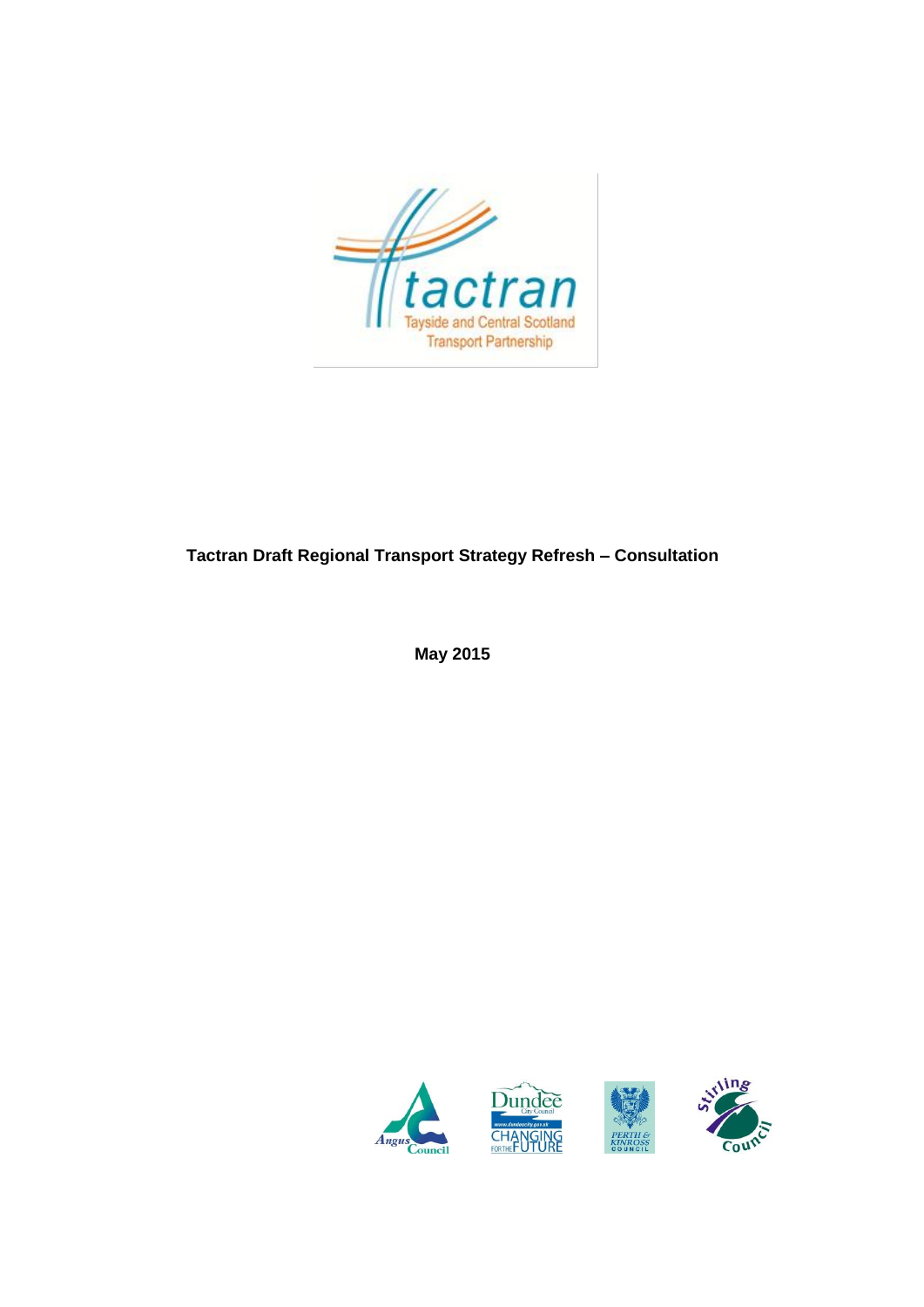## **Tactran Draft Regional Transport Strategy Refresh – Consultation**

The Draft of the RTS Refresh and Interim Equality Impact Assessment were approved for consultation at the Tactran Partnership meeting on 10 March 2015. An SEA Environmental Report was published following the Board meeting. All three documents were the subject of consultation between 27 March and 8 May 2015.

Nineteen consultation responses were received, in addition to comments from the three Consultation Authorities on the Strategic Environmental Assessment (SEA) Environmental Report via the SEA Gateway as set out below.

Responses were received from the four partner Councils, Perth & Kinross Community Planning Partnership, Cairngorms National Park Authority, Transport Scotland, NHS Tayside, SEStran, three community councils, Forestry Commission Scotland, Freight Transport Association, Road Haulage Association, Port of Dundee, RNIB Scotland, SEPA and a Dundee resident.

In general the responses welcomed and supported the RTS Refresh. Detailed comments covered a range of topics as presented below. Tactran officer responses are indicated in the third column with proposed changes to the draft RTS Refresh in consequence of the consultation responses shown in the fourth column. The latter are principally changes to text with one new policy proposed to be added to the Rail Strategy – R11 Work with disabled representative groups and rail operators to identify and overcome barriers to travel.

Comments made by RNIB Scotland were added to the Evidence from research and statistics and Evidence from consultation sections of the Interim Equality Impact Assessment.

Changes to the SEA Environmental Report requested by the SEA Consultation Authorities are listed in the third column on pages 21 - 25 of this report.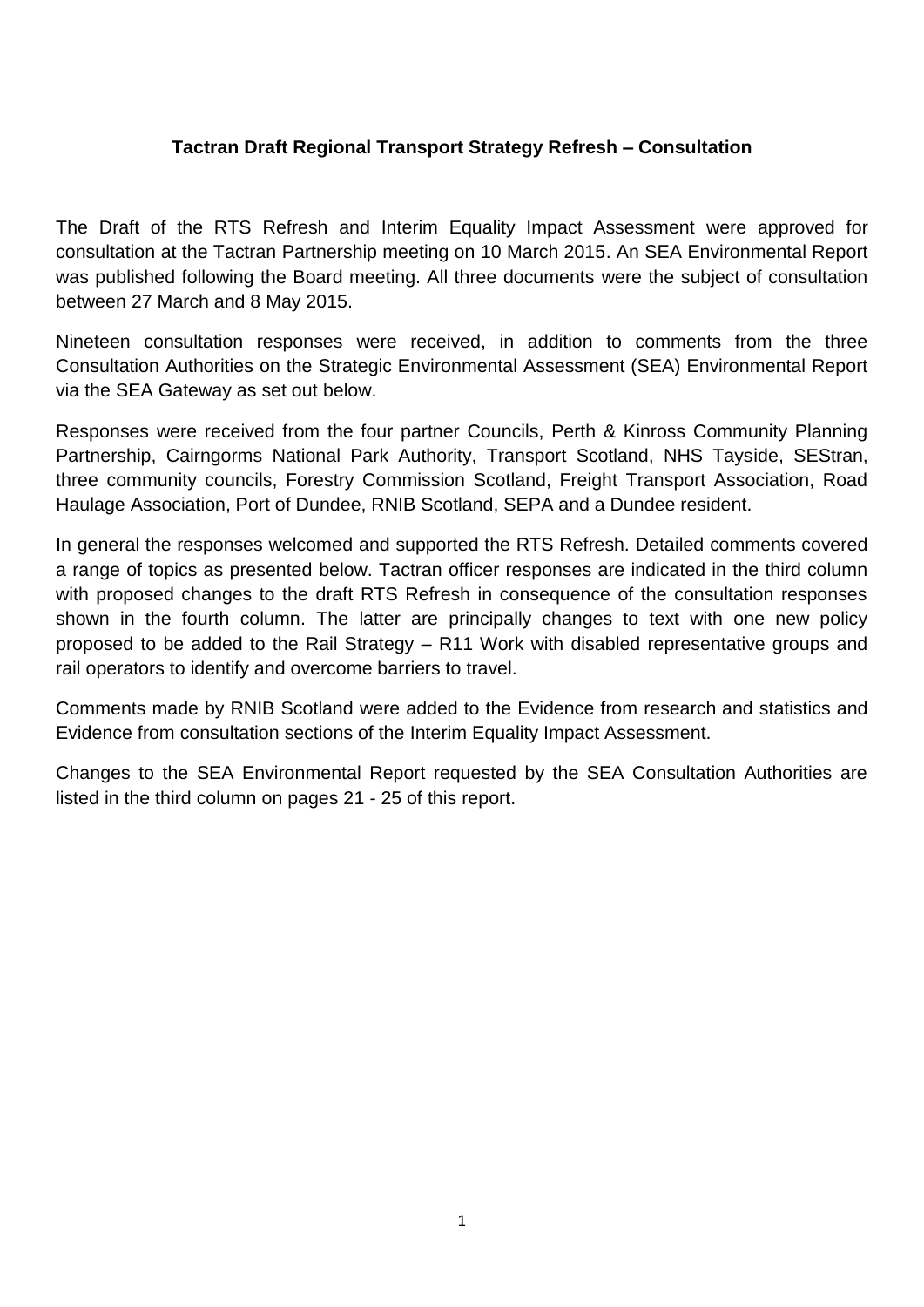## **Tactran Draft Regional Transport Strategy Refresh – consultation responses**

| Name of organisation | Comments                                                                                                                                                                                                                                                                                                                                                                                                                                                                                                                                               | Response                                                                                                                                      | <b>Changes to RTS Refresh</b> |
|----------------------|--------------------------------------------------------------------------------------------------------------------------------------------------------------------------------------------------------------------------------------------------------------------------------------------------------------------------------------------------------------------------------------------------------------------------------------------------------------------------------------------------------------------------------------------------------|-----------------------------------------------------------------------------------------------------------------------------------------------|-------------------------------|
| Angus Council        | Welcome the continued work involved in preparing and delivering the RTS, and in<br>setting out the vision and way forward for 2015-36 recognising that the strategy<br>needs to balance ambition with a realistic approach to deliverability of aspirations<br>given the challenging financial situation facing all the partners as forecast for the<br>years ahead. Would welcome an ambitious strategy and consider the blend and<br>approach proportionate with the ability to adapt in future reviews if the financial<br>constraints are relaxed. | <b>Noted</b>                                                                                                                                  |                               |
|                      | Section 2 gives an insight into changes experienced in the region and we wonder if<br>other emerging internal and external issues should also be included and other<br>relevant areas of the document to drive some other aspects of the RTS. These<br>include;                                                                                                                                                                                                                                                                                        |                                                                                                                                               |                               |
|                      | - partner Council moves towards Health and Social Care integration and the<br>changing landscape for service delivery and travel/transport needs                                                                                                                                                                                                                                                                                                                                                                                                       | This was considered in the Main Issues Report<br>$(MIR)$ .                                                                                    |                               |
|                      | - changes in care and in particular help to stay at home which will impact on<br>the need to travel for services/for service delivery                                                                                                                                                                                                                                                                                                                                                                                                                  | Noted                                                                                                                                         |                               |
|                      | - changes with the police service and in particular those which will influence<br>road safety including the changes to the Safety Camera Partnerships                                                                                                                                                                                                                                                                                                                                                                                                  | This was considered in the MIR.                                                                                                               |                               |
|                      | - "Switched On Scotland" with the introduction of charging infrastructure<br>and reducing costs of electric vehicles and potential alternative fuelled<br>vehicles                                                                                                                                                                                                                                                                                                                                                                                     | This is covered in "Innovation in Transport<br>Technology".                                                                                   |                               |
|                      | -the continuation and strengthening of the region as a destination for<br>tourists/activities particularly in light of events which have put the region on<br>the world map such as the Ryder Cup, Bannockburn 700th celebrations,<br>Commonwealth Games at Barry Buddon and the role that transport played<br>in making these events a success. There are future aspirations for visitors to<br>the V&A in Dundee and the Open Golf at Carnoustie where transport will be<br>a significant feature                                                    | The Tourism Development Framework for<br>Scotland was considered in the MIR. The MIR<br>recognised the importance of transport to<br>tourism. |                               |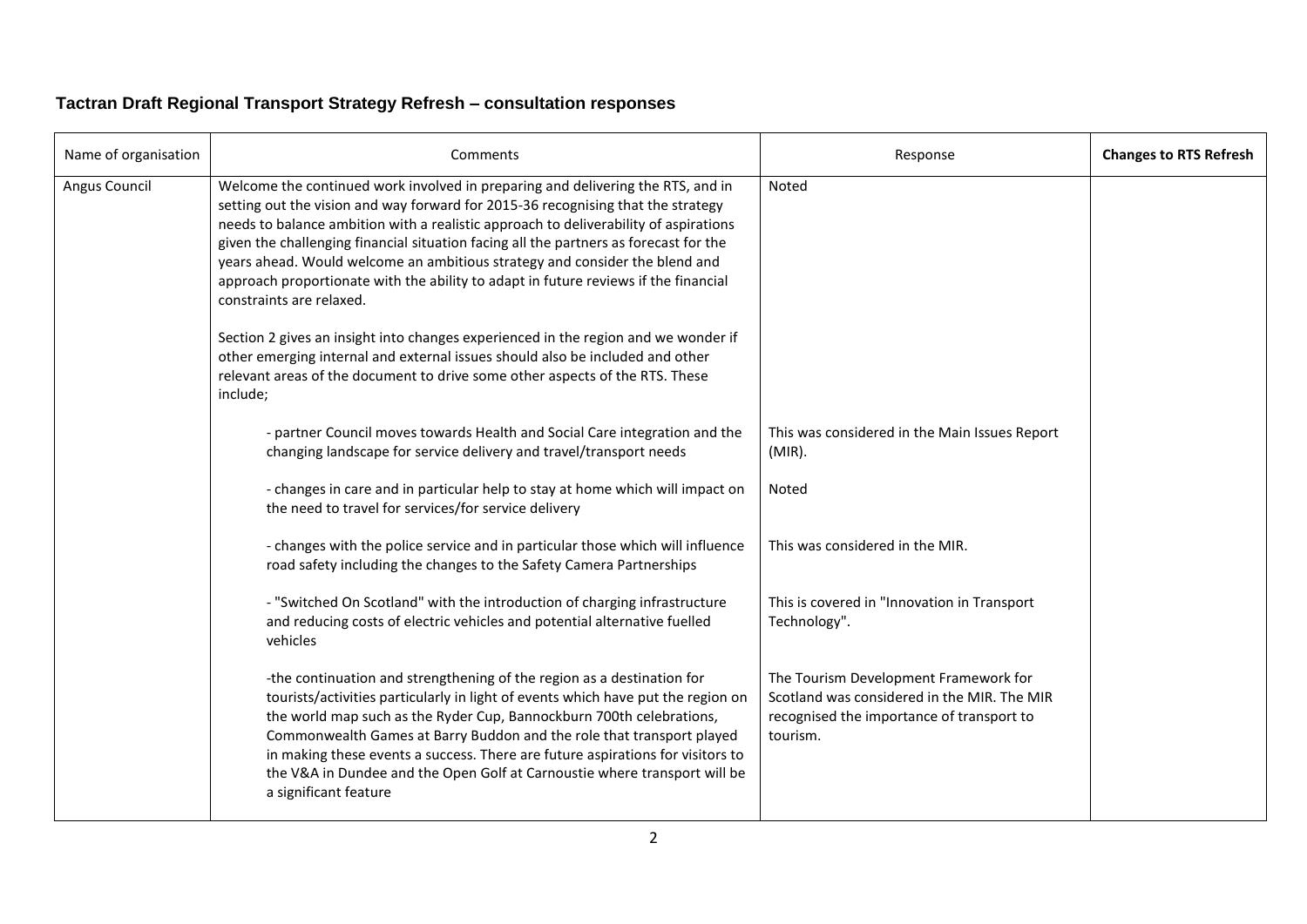| Name of organisation         | Comments                                                                                                                                                                                                        | Response                                                                                                                                                                                                                                                     | <b>Changes to RTS Refresh</b>                                   |
|------------------------------|-----------------------------------------------------------------------------------------------------------------------------------------------------------------------------------------------------------------|--------------------------------------------------------------------------------------------------------------------------------------------------------------------------------------------------------------------------------------------------------------|-----------------------------------------------------------------|
| Angus Council<br>(continued) | - on-going work on the East Coast Mainline Authorities Consortium with<br>regard to rail travel into the area                                                                                                   | Additional text will be added to the Rail<br>paragraph of Section 2 to reflect this.                                                                                                                                                                         | Add to Rail paragraph                                           |
|                              | -changes in the wider public sector working environment with agile working<br>to reduce journeys (noting that NHS is identified in 5.2.5)                                                                       | This is reflected in the Travel Planning Strategy<br>which aims to apply a similar approach to the<br>NHS through encouraging the development and<br>establishment of effective Travel Plans<br>throughout the public sector (TP2).                          |                                                                 |
|                              | - recognise the emergence of Paths for All and Smarter Choices, Smarter<br>Places (notably in 5.3) where this is now expanding.                                                                                 | The MIR considered the Cycling Action Plan for<br>Scotland and National Walking Strategy which<br>Paths for All and Smarter Choices, Smarter Places<br>put into effect.                                                                                      |                                                                 |
|                              | The above would serve to help update the RTS and contribute to the refresh by<br>inclusion in the detailed strategies/frameworks of issues that have emerged since<br>the original strategy.                    |                                                                                                                                                                                                                                                              |                                                                 |
|                              | Should add a new section be added to reflect alternative fuel developments with<br>appropriate actions in regard to electric vehicles and the regional growth of<br>charging infrastructure.                    | The environmental sustainability and promoting<br>health and well-being strategic theme includes<br>promoting the use of alternative fuels, in<br>particular electric and hydrogen power and the<br>use of renewable sources of energy in<br>infrastructure. |                                                                 |
|                              | 2.2 The Region's Transport Network                                                                                                                                                                              |                                                                                                                                                                                                                                                              |                                                                 |
|                              | Asks that the Angus Coastal Tourist Route (Dundee to Aberdeenshire through<br>Angus), Deeside Tourist Route (Perth to Aberdeen), the Forth Valley Tourist Route<br>(Edinburgh to Stirling) are also recognised. | The Angus Coastal and Deeside Tourist routes are<br>on regionally significant A roads as defined in the<br>RTS 2008 - 2023. The A9 between Stirling and<br>Falkirk should be added to the roads in section<br>2.2.                                           | <b>Add A9 between Stirling</b><br>and Falkirk to Section<br>2.2 |
|                              | 3.2.1 RTS Objectives - Economy<br>Economic growth should include tourism and exploiting the coastal and landward<br>scenic beauty of the Tactran area - linking to 3.2.2 C.                                     | It is considered that tourism is adequately<br>reflected in "key business and employment<br>sectors".                                                                                                                                                        |                                                                 |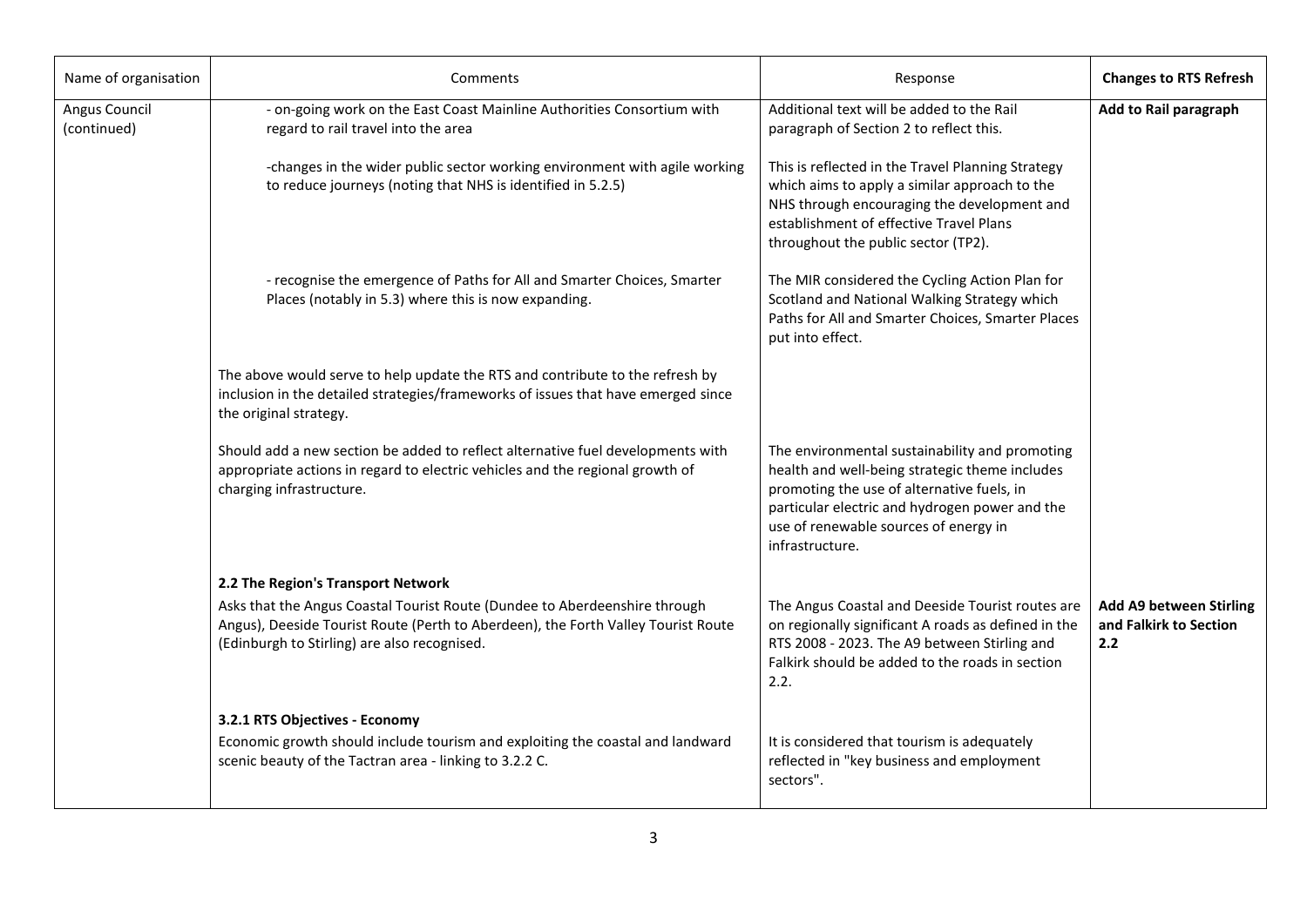| Name of organisation         | Comments                                                                                                                                                                                                                                                                                            | Response                                                                                                                                                                                 | <b>Changes to RTS Refresh</b>  |
|------------------------------|-----------------------------------------------------------------------------------------------------------------------------------------------------------------------------------------------------------------------------------------------------------------------------------------------------|------------------------------------------------------------------------------------------------------------------------------------------------------------------------------------------|--------------------------------|
| Angus Council<br>(continued) | Page 18 seventh bullet point<br>Should be mention of promotion of infrastructure improvements to promote safety<br>of active travel options of walking and cycling, in both the urban and rural<br>environment, where possible.                                                                     | Add new bullet point                                                                                                                                                                     | Add new bullet point           |
|                              | 5.1.3 Strategic Roads<br>Congestion and unreliable journey times on the strategic road network also cause<br>"displacement of traffic volumes to local alternative routes" e.g. from A90 to A94<br>with high HGV content.                                                                           | Reflect these comments in Section 2: Roads                                                                                                                                               | <b>Add to Section 2: Roads</b> |
|                              | 5.3.3 High Quality Infrastructure<br>Appendix 2 shows "Aspirational Regional Cycling Routes" between some burghs<br>where it is financially very difficult to deliver with more work needed to justify the<br>feasibility of these links.                                                           | These are aspirational routes and are subject to<br>feasibility and funding. It is recognised that there<br>are financial constraints which preclude further<br>consideration currently. |                                |
|                              | AT4 Improved Walking and Cycling Links to Education Facilities<br>Perhaps also mention Park and Stride as a further means to reduce the school<br>parking problem.                                                                                                                                  | It is considered that the walking element of Park<br>and Stride would be included in walking links to<br>schools.                                                                        |                                |
|                              | 5.5.4 Network Performance<br>Should be cognisance that in rural areas there is dependence on private transport<br>for journeys at most times of day where infrequent public transport trips occur or<br>where public transport cannot be supported/justified on many of the local network<br>roads. | This was recognised in RTS 2008 - 2023.                                                                                                                                                  |                                |
|                              | <b>R5 Rail</b><br>Should be edited to reflect improvements/enhancements to stations to make them<br>more attractive to users and encourage modal split. This would build on the work to<br>Dundee station and support similar station improvements.                                                 | It is considered that the wording of R5<br>adequately reflects these comments.                                                                                                           |                                |
|                              | <b>Appendix 1</b><br>This records progress against the Strategic Actions but does not include work<br>undertaken by individual Councils which has previously been reported to the<br>Tactran Board.                                                                                                 | Appendix 1 outlines progress in implementing<br>Strategic Actions, irrespective of the delivery<br>agent, as published in the Tactran Annual Report.                                     |                                |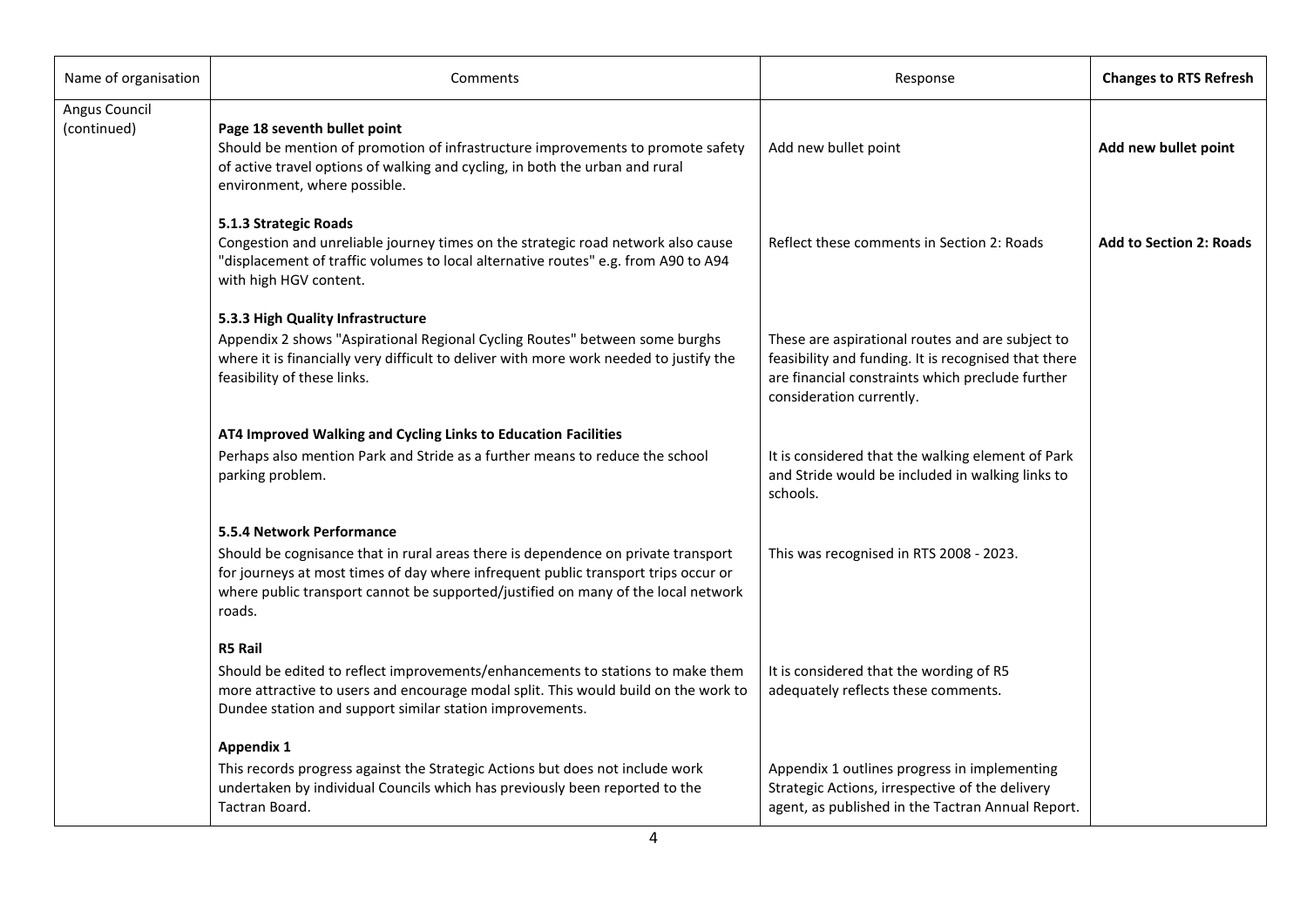| Name of organisation | Comments                                                                                                                                                                                                                                                                                                                                                                                                                  | Response                                                                                     | <b>Changes to RTS Refresh</b> |
|----------------------|---------------------------------------------------------------------------------------------------------------------------------------------------------------------------------------------------------------------------------------------------------------------------------------------------------------------------------------------------------------------------------------------------------------------------|----------------------------------------------------------------------------------------------|-------------------------------|
| Dundee City Council  | As reported to and approved by City Development Committee - 18 May 2015.                                                                                                                                                                                                                                                                                                                                                  |                                                                                              |                               |
|                      | Support the Refreshed Regional Transport Strategy as being the correct strategy for<br>the Tactran region.                                                                                                                                                                                                                                                                                                                | Noted                                                                                        |                               |
|                      | The Council considers that the following actions should be a priority for taking<br>forward:                                                                                                                                                                                                                                                                                                                              | Prioritisation of interventions will be addressed<br>in the review of the RTS Delivery Plan. |                               |
|                      | SC6: Work with Transport Scotland to support delivery of STPR projects to<br>upgrade the A9 between Dunblane and Inverness; and to improve the A90<br>through/around Dundee.                                                                                                                                                                                                                                              |                                                                                              |                               |
|                      | SC11: Support the continuation and development of direct routes from Dundee<br>Airport to London and other key destinations.                                                                                                                                                                                                                                                                                              |                                                                                              |                               |
|                      | SC12: Support the further development of facilities at Dundee Airport.                                                                                                                                                                                                                                                                                                                                                    |                                                                                              |                               |
|                      | PR2: New Bus Based Park & Ride                                                                                                                                                                                                                                                                                                                                                                                            |                                                                                              |                               |
|                      | F5: Port Development                                                                                                                                                                                                                                                                                                                                                                                                      |                                                                                              |                               |
|                      | R1: Implement the Tay Estuary Rail Study proposals to achieve an additional<br>hourly service between Arbroath and Glasgow stopping at appropriate local<br>stations, complementing fast Inter City services.                                                                                                                                                                                                             |                                                                                              |                               |
|                      | R5: Support provision of new, relocated and enhanced stations where this will<br>enhance access to the rail network and improve integration with the area being<br>served.                                                                                                                                                                                                                                                |                                                                                              |                               |
|                      | The A90 upgrade through around Dundee was submitted to the Scottish<br>Government by DCC as a project to be included in National Planning Framework 3<br>and considers this is still a priority. Dundee City Council considers that a rail station<br>at Dundee West and supporting the redevelopment of Dundee rail station and its<br>links to the Waterfront and V&A developments are also priorities for the Council. | Noted                                                                                        |                               |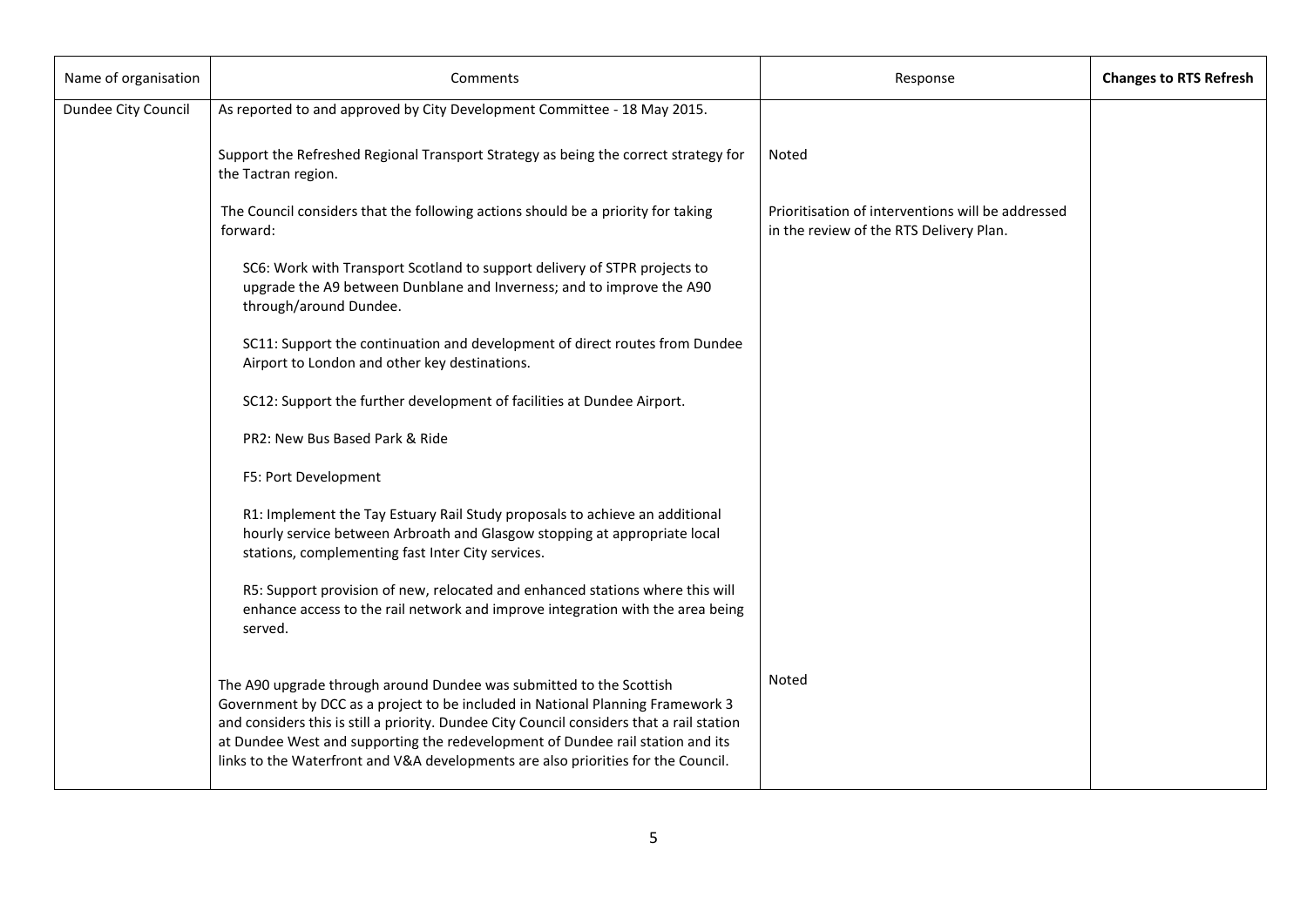| Name of organisation               | Comments                                                                                                                                                                                                                                                                                                                                                                                                                                                                                                                                                                                                                                                                                                              | Response                                                                                                                                                                                      | <b>Changes to RTS Refresh</b>       |
|------------------------------------|-----------------------------------------------------------------------------------------------------------------------------------------------------------------------------------------------------------------------------------------------------------------------------------------------------------------------------------------------------------------------------------------------------------------------------------------------------------------------------------------------------------------------------------------------------------------------------------------------------------------------------------------------------------------------------------------------------------------------|-----------------------------------------------------------------------------------------------------------------------------------------------------------------------------------------------|-------------------------------------|
| Dundee City Council<br>(continued) | The Council also acknowledges the importance of the RTS refresh in supporting<br>Community and Strategic Development Plans to ensure that it supports and is fully<br>integrated with these other statutory documents. The Council also welcomes the<br>fact that the RTS contributes to meeting the Climate Change Targets set down by<br>the Scottish Government and this in in line with Council objectives as it is increasing<br>the use of electric vehicles in its own fleet and the installation of electric charging<br>points throughout the city to encourage the uptake in the private sector. This also<br>contributes to improving Air Quality and supporting the Council's Air Quality Action<br>Plan. | Noted                                                                                                                                                                                         |                                     |
| Perth & Kinross CPP                | The CPP welcomes the draft RTS Refresh and has no specific comments.                                                                                                                                                                                                                                                                                                                                                                                                                                                                                                                                                                                                                                                  | Noted                                                                                                                                                                                         |                                     |
| Perth & Kinross<br>Council         | It is noted and supported that the general direction of the refresh is not being<br>altered, but rather updated where relevant and now is aligned with the timescale of<br>the Tayplan Strategic Development Plan.                                                                                                                                                                                                                                                                                                                                                                                                                                                                                                    | Noted                                                                                                                                                                                         |                                     |
|                                    | It is noted and supported that the Draft Refresh has been informed by joint<br>consultation with the Tayplan Main Issues Report.                                                                                                                                                                                                                                                                                                                                                                                                                                                                                                                                                                                      | Noted                                                                                                                                                                                         |                                     |
|                                    | In terms of the structure of the refresh document, whilst we appreciate why it is like<br>this, we would comment that at times this can be confusing particularly the<br>relationship between the plethora of policies, objectives and different elements of<br>the strategy. I would suspect that non-transport readers would find this difficult to<br>follow. It would be advisable if a shorter more succinct document was made<br>available, probably in the form of a more readable, glossier Executive Summary. It is<br>of note that other professional staff within the Service found the document<br>confusing and difficult to follow.                                                                     | It is proposed to publish the document in Easy<br>Read format following approval by Scottish<br>Government Ministers.                                                                         | Easy Read version to be<br>produced |
|                                    | The inherent weakness in the refresh document, is there are lots of strong positive<br>phrases such as ; support, promote, endorse etc. but there is no direct follow up in<br>terms of how it is going to be done or importantly by whom, as many of these are<br>clearly the responsibility of others.                                                                                                                                                                                                                                                                                                                                                                                                              | The statutory purpose of the RTS is to provide a<br>strategy for the Tactran region irrespective of<br>which stakeholder(s) will or has responsibility for<br>implementation of the policies. |                                     |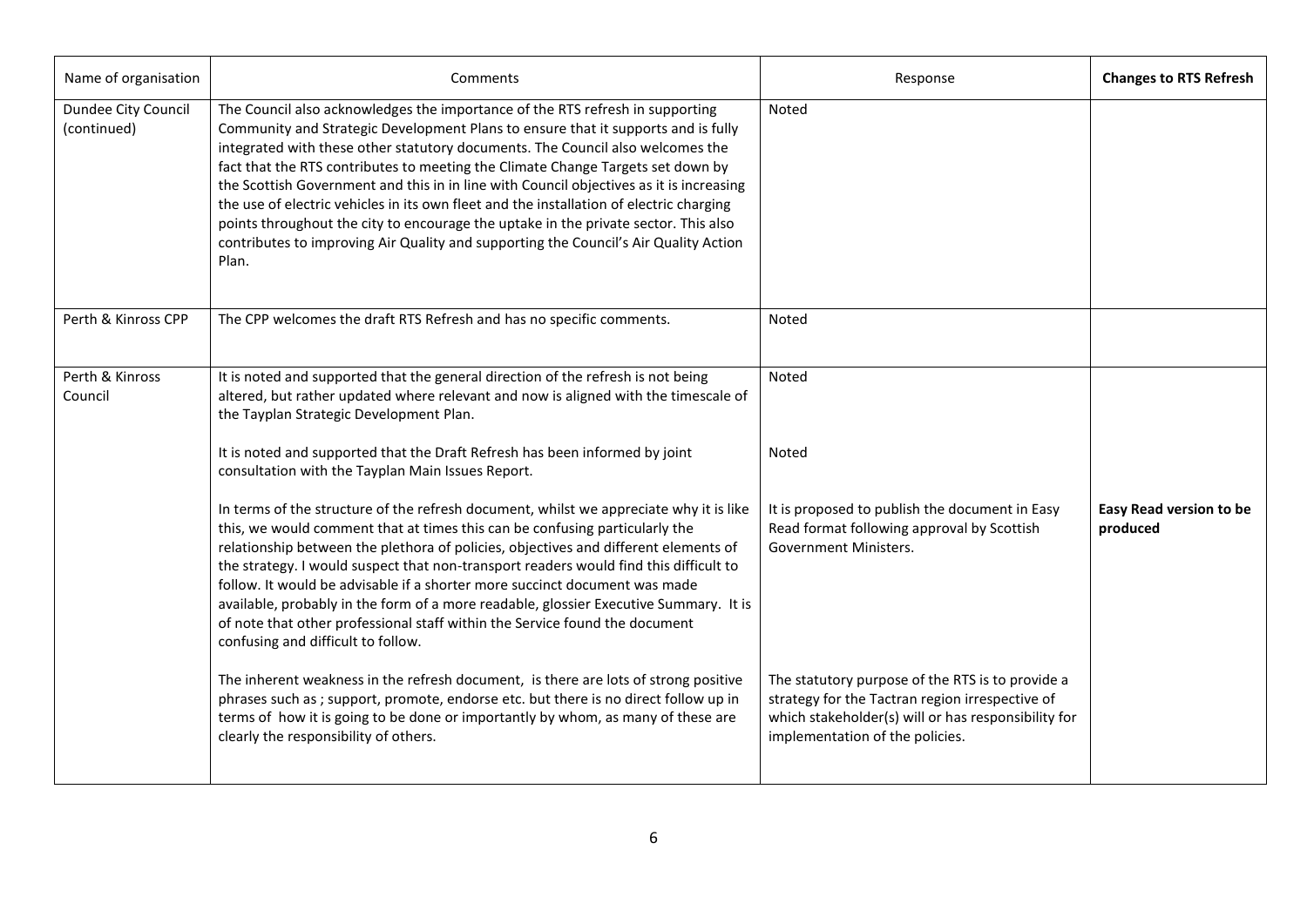| Name of organisation                   | Comments                                                                                                                                                                                                                                                                                                                                                                                                                                                                                                         | Response                                                                                                                                                                                                                                                                                              | <b>Changes to RTS Refresh</b> |
|----------------------------------------|------------------------------------------------------------------------------------------------------------------------------------------------------------------------------------------------------------------------------------------------------------------------------------------------------------------------------------------------------------------------------------------------------------------------------------------------------------------------------------------------------------------|-------------------------------------------------------------------------------------------------------------------------------------------------------------------------------------------------------------------------------------------------------------------------------------------------------|-------------------------------|
| Perth & Kinross<br>Council (continued) | It is understood this is mainly for historic reasons and work is ongoing on other<br>aspects of the RTS but for the layman It would seem beneficial to refer to who will<br>be delivering and where the responsibility, legislatively and financially lies on these<br>points. In regard to the latter, as you will appreciate, Council budgets are<br>constrained at this time and it will be for the Council to prioritise its revenue and<br>capital programmes on areas which meet the Corporate objectives. | These aspects will be addressed in the review of<br>the RTS Delivery Plan.                                                                                                                                                                                                                            |                               |
|                                        | In essence for any future RTS, there would seem merit in producing one single<br>document covering vision, objectives, aims and actions. There would be merit in<br>having a format similar to the Local Development Plan with respect to an 'Action<br>Plan' section.                                                                                                                                                                                                                                           | The RTS Refresh reflects Scottish Government<br>guidance on the separation of the Strategy<br>document and Delivery Plan. It is intended to<br>align with the region's SDP and LDPs. Any future<br>refresh or review could give consideration to the<br>production of a single document as suggested. |                               |
|                                        | We endorse and fully support the work done on the rail elements of the strategy.<br>This is the one clear area of transport that we see a truly regional dimension to and<br>recognise a Regional body is well placed to move the rail agenda in the area<br>forward.                                                                                                                                                                                                                                            | <b>Noted</b>                                                                                                                                                                                                                                                                                          |                               |
| <b>Stirling Council</b>                | A refresh of the RTS is supported. Refreshing strategies ensures that the evidence<br>base for the identification of issues and opportunities and subsequently the case for<br>undertaking and prioritising activity is kept strong.                                                                                                                                                                                                                                                                             | Noted                                                                                                                                                                                                                                                                                                 |                               |
|                                        | The RTS Refresh has taken the opportunity to rationalise the suite of RTS policy<br>documents. The policy elements of the various sub-strategies have now been<br>included in the RTS document. It is proposed that the programme elements of the<br>RTS sub-strategies be included in the proposed review of the RTS Delivery Plan. This<br>approach is supported as it enables the number of RTS documents to be significantly<br>reduced.                                                                     | Noted                                                                                                                                                                                                                                                                                                 |                               |
|                                        | The RTS refresh has also presented the opportunity to confirm the Partnership's<br>objectives and policies. Fundamentally these remain as they were in the original<br>RTS, with minor amendments to improve clarity. It is suggested that the RTS<br>objectives continue to be supported.                                                                                                                                                                                                                       | Noted                                                                                                                                                                                                                                                                                                 |                               |
|                                        | Whilst not all proposed polices / activities are relevant to the Stirling Council area,<br>most are and the principle of most are worthy of support.                                                                                                                                                                                                                                                                                                                                                             | Noted.                                                                                                                                                                                                                                                                                                |                               |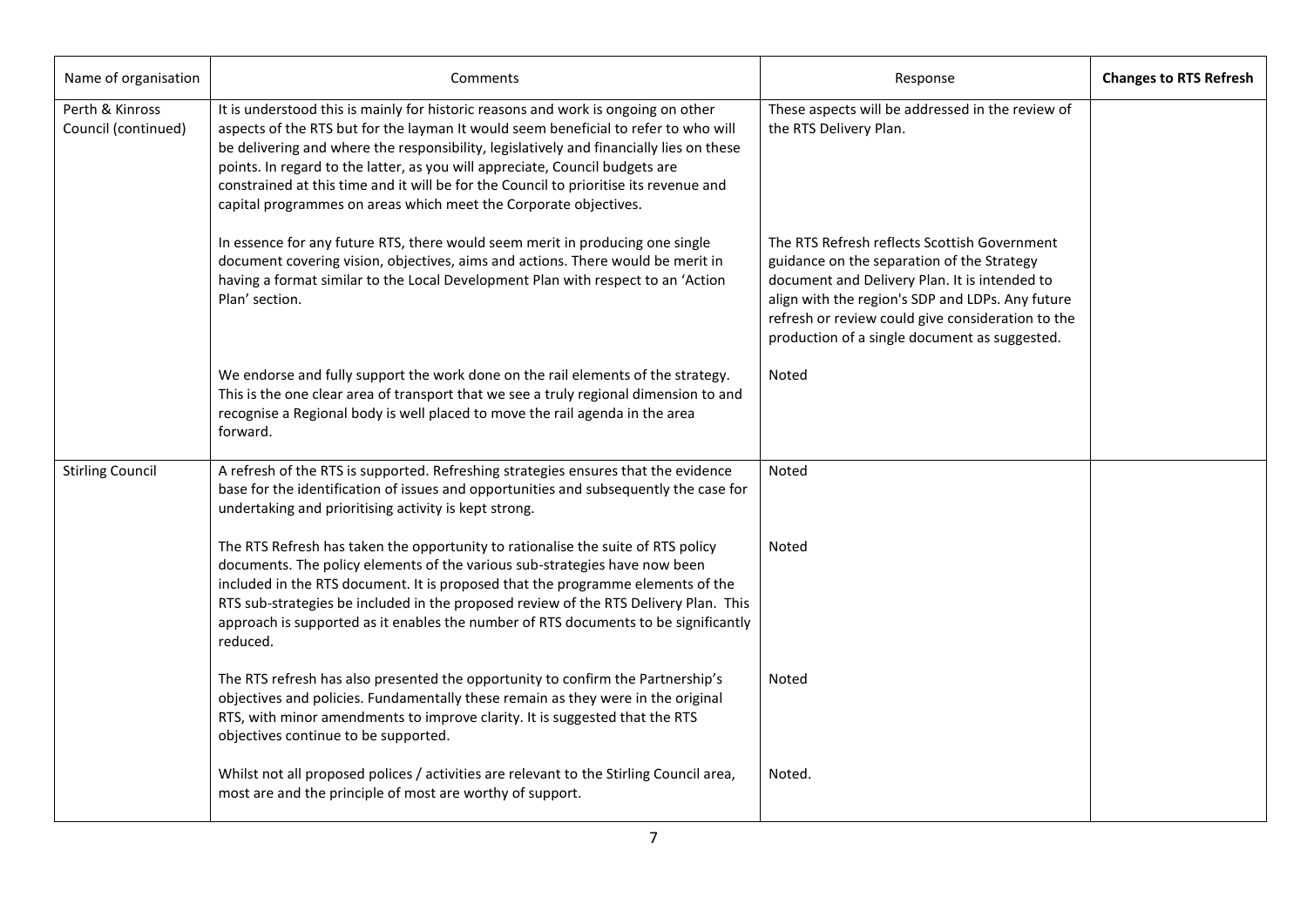| Name of organisation                   | Comments                                                                                                                                                                                                                                                                                                                                                                                                                                                                                                                                                                                                                                                                                                                                                                                                                                                                                                                                                                                                                                           | Response                                                                                                                                                                                                                                                                                                                                                                            | <b>Changes to RTS Refresh</b> |
|----------------------------------------|----------------------------------------------------------------------------------------------------------------------------------------------------------------------------------------------------------------------------------------------------------------------------------------------------------------------------------------------------------------------------------------------------------------------------------------------------------------------------------------------------------------------------------------------------------------------------------------------------------------------------------------------------------------------------------------------------------------------------------------------------------------------------------------------------------------------------------------------------------------------------------------------------------------------------------------------------------------------------------------------------------------------------------------------------|-------------------------------------------------------------------------------------------------------------------------------------------------------------------------------------------------------------------------------------------------------------------------------------------------------------------------------------------------------------------------------------|-------------------------------|
| <b>Stirling Council</b><br>(continued) | It is suggested that there is an issue in terms of wording used to describe the<br>proposed policies/activities. There are some activities that Tactran can pursue<br>independently and there are other activities in which it seeks to encourage or<br>support behaviour by other bodies, including the Councils. For example. Tactran<br>cannot promise to "Provide, where possible, healthcare services in locations and at<br>times that are readily accessible" (p22). It can however 'encourage' NHS Forth<br>Valley or NHS Tayside to do so. Tactran cannot "Develop walking and cycling links to<br>and within town and city centres" (p23), but it can 'support' the Councils in doing<br>so. All the examples are too numerous to list. The wrong terminology can lead to<br>confusion and raised expectations of delivery, particularly amongst those who may<br>not be aware of the respective responsibilities of the respective bodies involved. It<br>is suggested that all relevant policies / activities are reworded accurately. | Noted. The statutory purpose of the RTS is to<br>provide a strategy for the Tactran region<br>irrespective of which stakeholder(s) will or has<br>responsibility for implementation of the policies.                                                                                                                                                                                |                               |
|                                        | The document suggests that the RTS monitoring framework is being reviewed in<br>parallel with the RTS Refresh. The monitoring framework is not however included in<br>the consultation. It is suggested that the indicators used for judging the success of<br>any strategy should be consulted on at the same time as the strategy itself. This<br>helps ensure that the identified policies / activities are measurable.                                                                                                                                                                                                                                                                                                                                                                                                                                                                                                                                                                                                                         | The RTS Monitoring Framework identifies<br>indicators that aim to measure progress against<br>Objectives and sub-Objectives. On the end of<br>consultation and approval of the refreshed RTS a<br>review will be undertaken of the Monitoring<br>Framework. This cannot be started until the<br>Objectives and sub-Objectives for the RTS<br>Refresh have been agreed and approved. |                               |
| <b>Transport Scotland</b>              | The RTS may benefit from some minor adjustments to the text to help better<br>highlight how the strategy is aligned with the NTS. Suggest adding a paragraph,<br>under Section 4 - The Strategy, as follows:<br>"This refreshed strategy translates at the regional level the current National<br>Transport Strategy key strategic outcomes of improved journey times and<br>connections, reduced emissions, and improved quality, accessibility and<br>affordability."                                                                                                                                                                                                                                                                                                                                                                                                                                                                                                                                                                            | Noted - paragraph will be added as suggested.                                                                                                                                                                                                                                                                                                                                       | Add paragraph                 |
|                                        | <b>Vision and Objectives</b><br>In objective 3A, we would like to see air quality added to greenhouse gas emissions.<br>In addition, Air Quality Strategy for England, Scotland, Wales and Northern Ireland<br>should be added to the list of programmes etc. in table 2 on p13 of the SEA.                                                                                                                                                                                                                                                                                                                                                                                                                                                                                                                                                                                                                                                                                                                                                        | Noted - Objective 4A relates to meeting or<br>bettering statutory air quality requirements. The<br>additional reference to SEA will be made as<br>suggested.                                                                                                                                                                                                                        | <b>Add to SEA</b>             |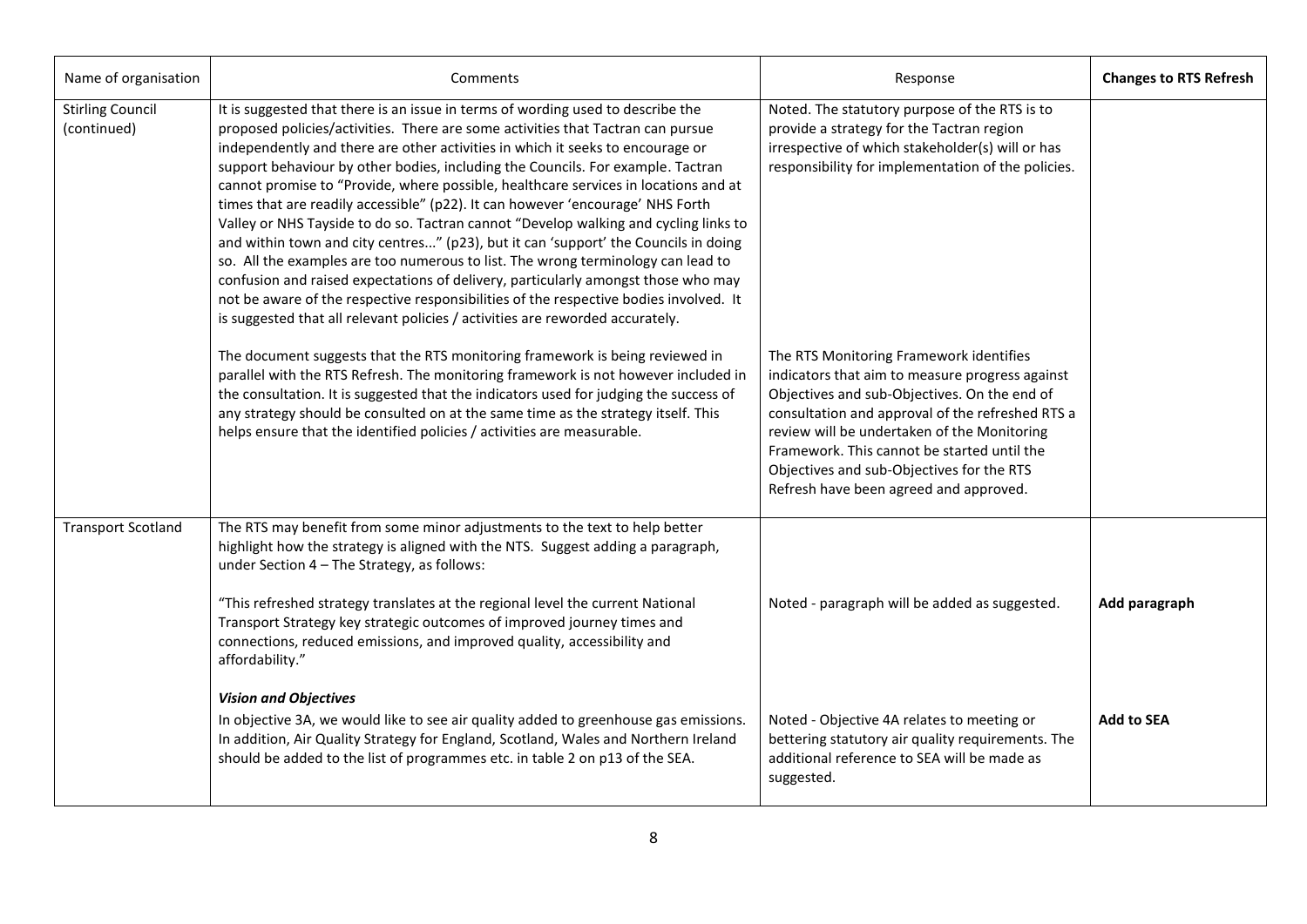| Name of organisation                                   | Comments                                                                                                                                                                                                                                                                                                                                                                                                                                                                                                                                                                                                                                                       | Response                                                                                                                                                                                                  | <b>Changes to RTS Refresh</b> |
|--------------------------------------------------------|----------------------------------------------------------------------------------------------------------------------------------------------------------------------------------------------------------------------------------------------------------------------------------------------------------------------------------------------------------------------------------------------------------------------------------------------------------------------------------------------------------------------------------------------------------------------------------------------------------------------------------------------------------------|-----------------------------------------------------------------------------------------------------------------------------------------------------------------------------------------------------------|-------------------------------|
| <b>Transport Scotland</b><br>(continued)               | <b>Road Safety</b><br>Note that Table 2.4 under the Road Safety heading on page 8 uses 2007 as its start<br>point for measuring casualty reduction. The baseline period used in the Road Safety<br>Framework is an average of the years 2004-2008; recommend strongly using this as<br>the comparison period.                                                                                                                                                                                                                                                                                                                                                  | Noted - table amended as requested.                                                                                                                                                                       | <b>Revise Table 2.4</b>       |
|                                                        | There are 4 casualty reduction targets detailed in the Framework and no overall<br>figure of a 30% reduction.                                                                                                                                                                                                                                                                                                                                                                                                                                                                                                                                                  | Text amended to reflect different road safety<br>targets.                                                                                                                                                 | <b>Amend text</b>             |
|                                                        | <b>RTS Strategic Actions</b><br>Recommend inclusion of car clubs in the range of smart measures. Suggested<br>wording as follows:-                                                                                                                                                                                                                                                                                                                                                                                                                                                                                                                             |                                                                                                                                                                                                           |                               |
|                                                        | "Promoting a range of SMART measures, including Travel Plans, travel awareness<br>campaigns, high quality travel information, region-wide car-sharing schemes, car<br>clubs, cycling and walking infrastructure and initiatives, development of tele-<br>working etc."                                                                                                                                                                                                                                                                                                                                                                                         | Noted - wording substituted as suggested.                                                                                                                                                                 | <b>Amend text</b>             |
| <b>Cairngorms National</b><br>Park Authority<br>(CNPA) | CNPA supports the vision and objectives. Note that the document does not refer to<br>either of Scotland's National Park Partnership Plans for the Cairngorms or Loch<br>Lomond and the Trossachs National Parks. Reference to these Plans could improve<br>the RTS.<br><b>Strategic Connectivity</b>                                                                                                                                                                                                                                                                                                                                                           | Noted. Ongoing consideration is given to<br>National Park Partnership Plans in implementing<br>the RTS while the implications of LDP policies and<br>proposals were included in the Main Issues<br>Report |                               |
|                                                        | Support the strategic connectivity proposals and particularly the upgrading of the<br>A9 between Perth and Inverness (SC6) and improvements to the Highland main rail<br>line (SC1). This transport corridor is essential for the National Park and wider<br>Highland area, providing key access to, from and within a large part of the National<br>Park for residents, business and visitors. We are working with Transport Scotland<br>and others to make sure the new road fits well with the landscapes of the Park,<br>provides opportunities for people to stop and enjoy the Park and that the associated<br>paths and cycle network are high quality. | Noted                                                                                                                                                                                                     |                               |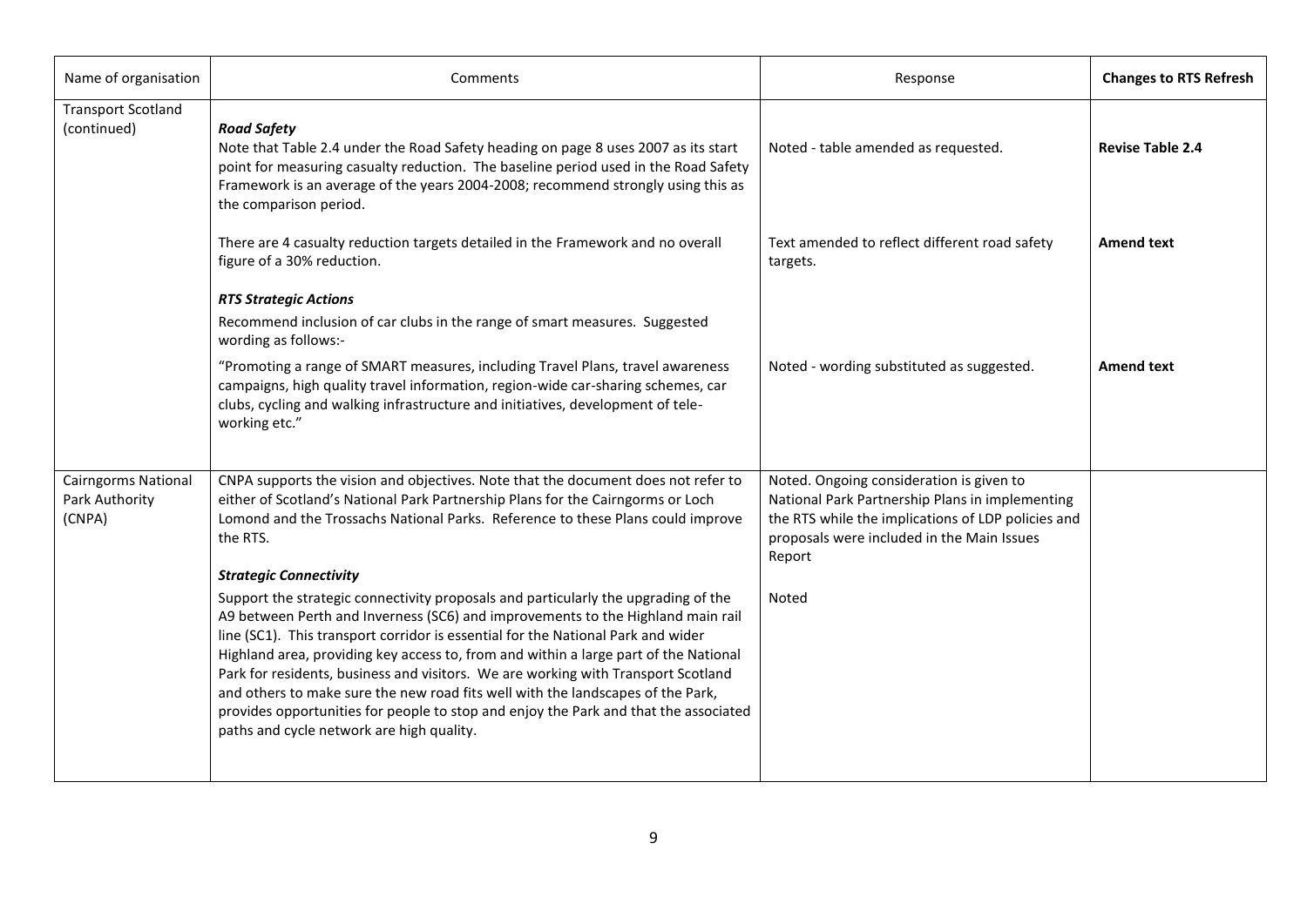| Name of organisation | Comments                                                                                                                                                                                                                                                                                                                                                                                                                                                                                                                                                                                                                                                                                                                                                                                                                                                                                                                                                                                                                         | Response                                                                                                                                                                                                           | <b>Changes to RTS Refresh</b> |
|----------------------|----------------------------------------------------------------------------------------------------------------------------------------------------------------------------------------------------------------------------------------------------------------------------------------------------------------------------------------------------------------------------------------------------------------------------------------------------------------------------------------------------------------------------------------------------------------------------------------------------------------------------------------------------------------------------------------------------------------------------------------------------------------------------------------------------------------------------------------------------------------------------------------------------------------------------------------------------------------------------------------------------------------------------------|--------------------------------------------------------------------------------------------------------------------------------------------------------------------------------------------------------------------|-------------------------------|
| CNPA (continued)     | <b>Active Travel</b><br>Support the objectives on active travel. CNPA has recently reviewed and adopted a<br>revised Core Paths Plan for the National Park and is preparing an Active Cairngorms<br>Strategy to increase physical recreation and the associated health benefits for<br>communities and visitors to the National Park. The Park has the most extensive<br>core paths network in Scotland. We work with a range of partners to make sure it is<br>extended and cared for through bodies such as the Cairngorms Outdoor Access<br>Trust. The CNPA is working in partnership with SUSTRANS to delivery improved cycle<br>routes and promote cycling in the National Park. The improvements to the A9 and<br>Highland main rail line will provide further opportunities to enhance facilities for<br>cycling in the Tactran area and National Park. The Cairngorms National Park Local<br>Development Plan 2015 adopted in March 2015 also supports active travel and links<br>with paths networks in new development | Noted. The RTS Main Issues Report considered<br>the National Park LDP which at that stage<br>(September 2014) was Proposed for consultation.<br>Continuing regard is made to LDP and other<br>policy developments. |                               |
|                      | <b>Buses</b><br>Note support of the RTS for key bus strategy destinations, including "main tourist<br>destinations outside of the key regional centres" and hope that this includes some<br>of the key sites within the National Park such as the Angus Glens Ranger base,<br>Glenshee ski centre and Blair Atholl.                                                                                                                                                                                                                                                                                                                                                                                                                                                                                                                                                                                                                                                                                                              | Noted.                                                                                                                                                                                                             |                               |
|                      | Rail<br>In addition to our support for the Highland main line rail improvements, we<br>welcome the support for Community Rail Partnerships and are active participants in<br>the new rail partnership on the Highland main line.                                                                                                                                                                                                                                                                                                                                                                                                                                                                                                                                                                                                                                                                                                                                                                                                 | Noted                                                                                                                                                                                                              |                               |
|                      | RTS Development, Delivery and Monitoring<br>CNPA expect to contribute to development and implementation of the RTS Delivery<br>Plan. We are preparing an Action Programme for the new LDP setting out how it<br>will be delivered over the next five years. We will be preparing a new National Park<br>Partnership Plan for 2017 onwards that sets the strategic context for the National<br>Park and the next LDP. We also help to deliver the Cairngorms National Park<br>Economic Strategy and, as noted above, play a key role in promoting and<br>maintaining outdoor access for travel, recreation and health promotion.                                                                                                                                                                                                                                                                                                                                                                                                  | Noted and welcome contribution to future RTS<br>Delivery Plan development and implementation.                                                                                                                      |                               |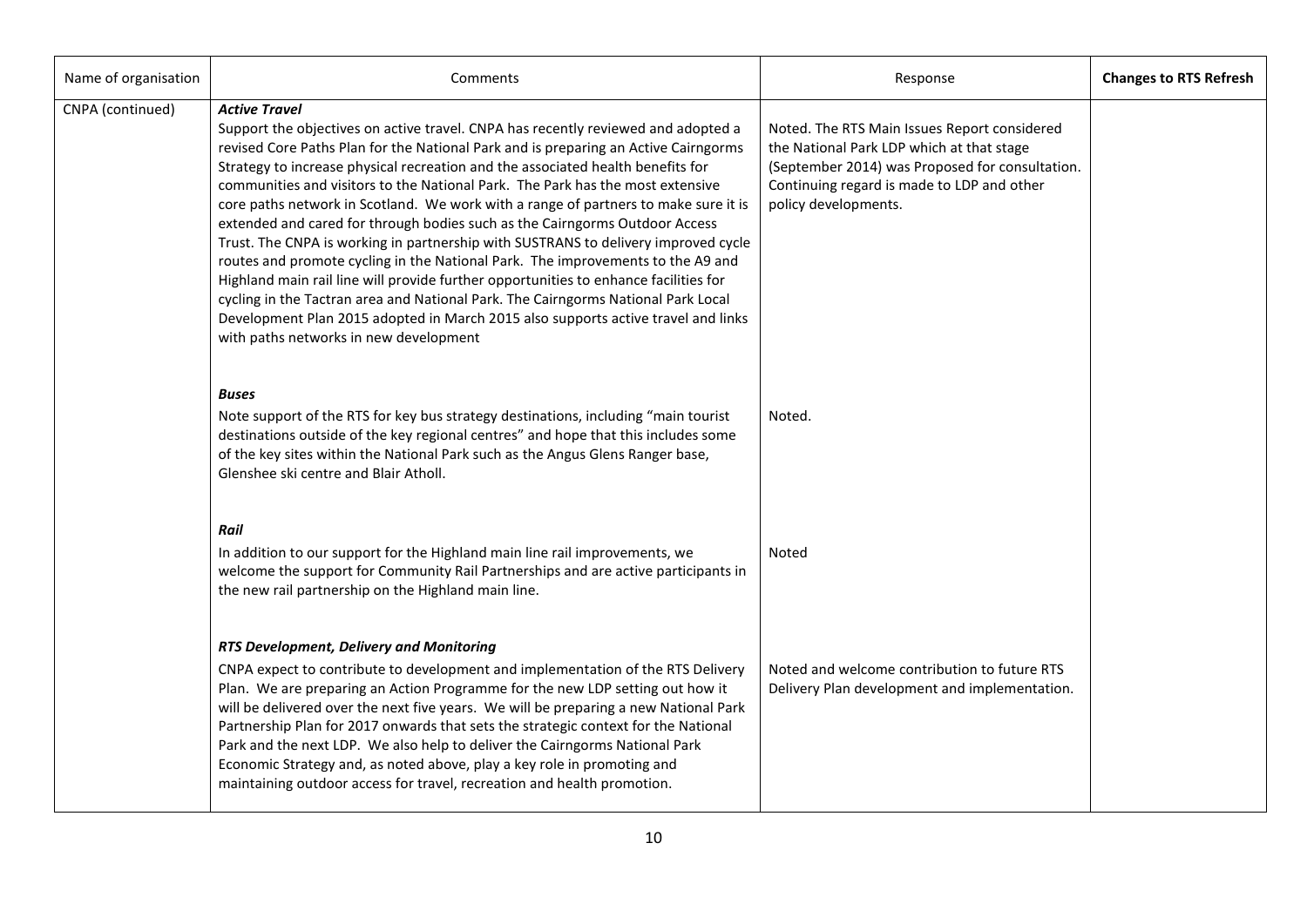| Name of organisation | Comments                                                                                                                                                                                                                                                                                                                                                                                                                                                                                    | Response                                                                                                                                                                                                                                                                                                                                                                                                                                                             | <b>Changes to RTS Refresh</b> |
|----------------------|---------------------------------------------------------------------------------------------------------------------------------------------------------------------------------------------------------------------------------------------------------------------------------------------------------------------------------------------------------------------------------------------------------------------------------------------------------------------------------------------|----------------------------------------------------------------------------------------------------------------------------------------------------------------------------------------------------------------------------------------------------------------------------------------------------------------------------------------------------------------------------------------------------------------------------------------------------------------------|-------------------------------|
| <b>NHS Tayside</b>   | 5.2.5 NHS Staff Travel<br>These are key objectives for the NHS they should also be applicable to all<br>stakeholders.                                                                                                                                                                                                                                                                                                                                                                       | The Health & Transport Framework has been<br>developed together with NHS Forth Valley, NHS<br>Tayside and Scottish Ambulance Service and<br>hence considers travel by NHS staff. The Travel<br>Planning Strategy aims to apply a similar<br>approach to other employers through<br>encouraging the development and establishment<br>of effective Travel Plans throughout the public<br>sector (TP2) and working with major employers<br>in the private sector (TP3). |                               |
| Sestran              | In general the strategy is concise and focussed on the important issues for the area.<br>Question the benefits of extending the time period of the strategy to 2036. The<br>current time period associated with Tayplan is 2024, although the new proposed<br>SDP period is up to 2036. Until the new SDP has been fully developed, the predicted<br>impacts of development cannot be predicted with any confidence.                                                                        | Noted<br>It is considered important to align with the SDP.<br>TAYplan2 is relatively well advanced and has<br>reached the Proposed Plan stage.                                                                                                                                                                                                                                                                                                                       |                               |
|                      | The Park and Ride figures indicate a considerable success in the use of the sites<br>quoted. It would be of interest to indicate whether there is increasing use of the<br>sites which would encourage further extensions and the development of other sites.                                                                                                                                                                                                                               | Monitoring indicates that usage is increasing.                                                                                                                                                                                                                                                                                                                                                                                                                       |                               |
|                      | In reference to the monitoring framework it may be worth discussing where<br>indicators are not so favourable and will therefore be the focus of future work<br>streams.                                                                                                                                                                                                                                                                                                                    | This will be considered in the review of the<br>Delivery Plan.                                                                                                                                                                                                                                                                                                                                                                                                       |                               |
|                      | In considering the Detailed Strategies / Frameworks in our RTS, we made a<br>conscious effort to include the detailed development of our initial strategies within<br>the refreshed strategy with a brief description of the strategy and stating its<br>inclusion within the refreshed strategy. This ensures that all strategy developments<br>since the original RTS are included in the refresh. It may be worth indicating where<br>the refresh includes further strategy development. | Many of the detailed strategies/frameworks<br>were previously published as separate<br>documents following approval of the RTS 2008 -<br>2023. The intention in the RTS Refresh is to bring<br>them together in a single document. Adopting<br>the approach taken by Sestran would unduly<br>complicate the RTS Refresh document.                                                                                                                                    |                               |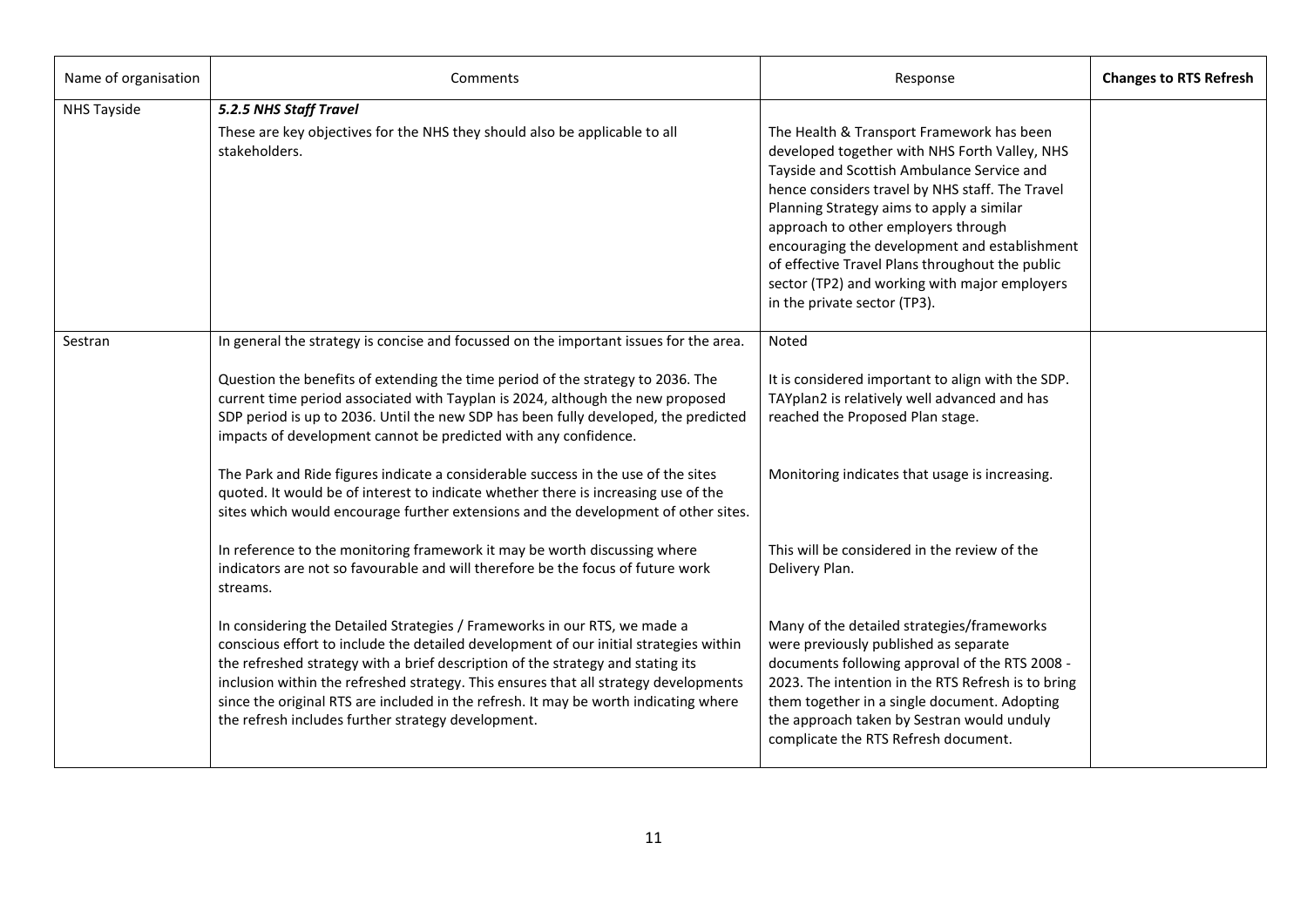| Name of organisation                                   | Comments                                                                                                                                                                                                                                                                                          | Response                                                                                                                     | <b>Changes to RTS Refresh</b> |
|--------------------------------------------------------|---------------------------------------------------------------------------------------------------------------------------------------------------------------------------------------------------------------------------------------------------------------------------------------------------|------------------------------------------------------------------------------------------------------------------------------|-------------------------------|
| Sestran (continued)                                    | There are no priorities or justification given for the strategic actions. You may wish<br>to avoid this level of detail at this stage. The area that could do with more discussion<br>is the strategy to promote external links both within Scotland and further beyond, in<br>a sustainable way. | Prioritisation of interventions will be addressed<br>in the review of the RTS Delivery Plan.                                 |                               |
|                                                        | A point that may be worth mentioning is working with Tayplan to ensure<br>development is focussed in sustainable locations in B4, although it is mentioned in<br>chapter 6.                                                                                                                       | This approach has been adopted in discussions<br>with TAYplan on SDP1 and SDP2.                                              |                               |
|                                                        | Appendix 1 is very interesting but not sure whether it is an integral part of the<br>strategy or just a progress report.                                                                                                                                                                          | Section 4.1 indicates that Appendix 1 shows<br>progress in implementing the Strategic Actions.                               |                               |
| Coupar Angus &<br>Bendochy<br><b>Community Council</b> | Outlined difficulties experienced in Queen Street (A923) due to narrowness of the<br>road. Requested implementation of previous relief road proposals. Community<br>Council submission was supported by two letters from residents re road safety in<br>Queen Street, Coupar Angus.               | The A923 is not a regionally significant road and<br>therefore this is a matter for Perth & Kinross<br>Council.              |                               |
| <b>Crieff Community</b><br>Council                     | Considered too much to review - suggested including an executive summary in any<br>future consultation.                                                                                                                                                                                           | Noted. It is proposed to publish the document in<br>Easy Read format following approval by Scottish<br>Government Ministers. |                               |
| <b>Forestry Commission</b><br>Scotland                 | Endorse the proposed strategy and have no further comments to make.                                                                                                                                                                                                                               | Noted                                                                                                                        |                               |
| Freight Transport<br>Association                       | RTS Refresh emphasises the "joined up thinking" that is required, in particular<br>looking at multi-modal approach. Rail and Freight are covered and we would<br>support this approach.                                                                                                           | Noted                                                                                                                        |                               |
|                                                        | The only thing not specifically mentioned is "The final mile". We have found in other<br>regions that often the final mile that connects either railheads or ports to the main<br>Trunk Road Network can be poor and stops or hinders a multi-modal or modal shift<br>approach.                   | This will be given consideration in implementing<br>the Freight Strategy.                                                    |                               |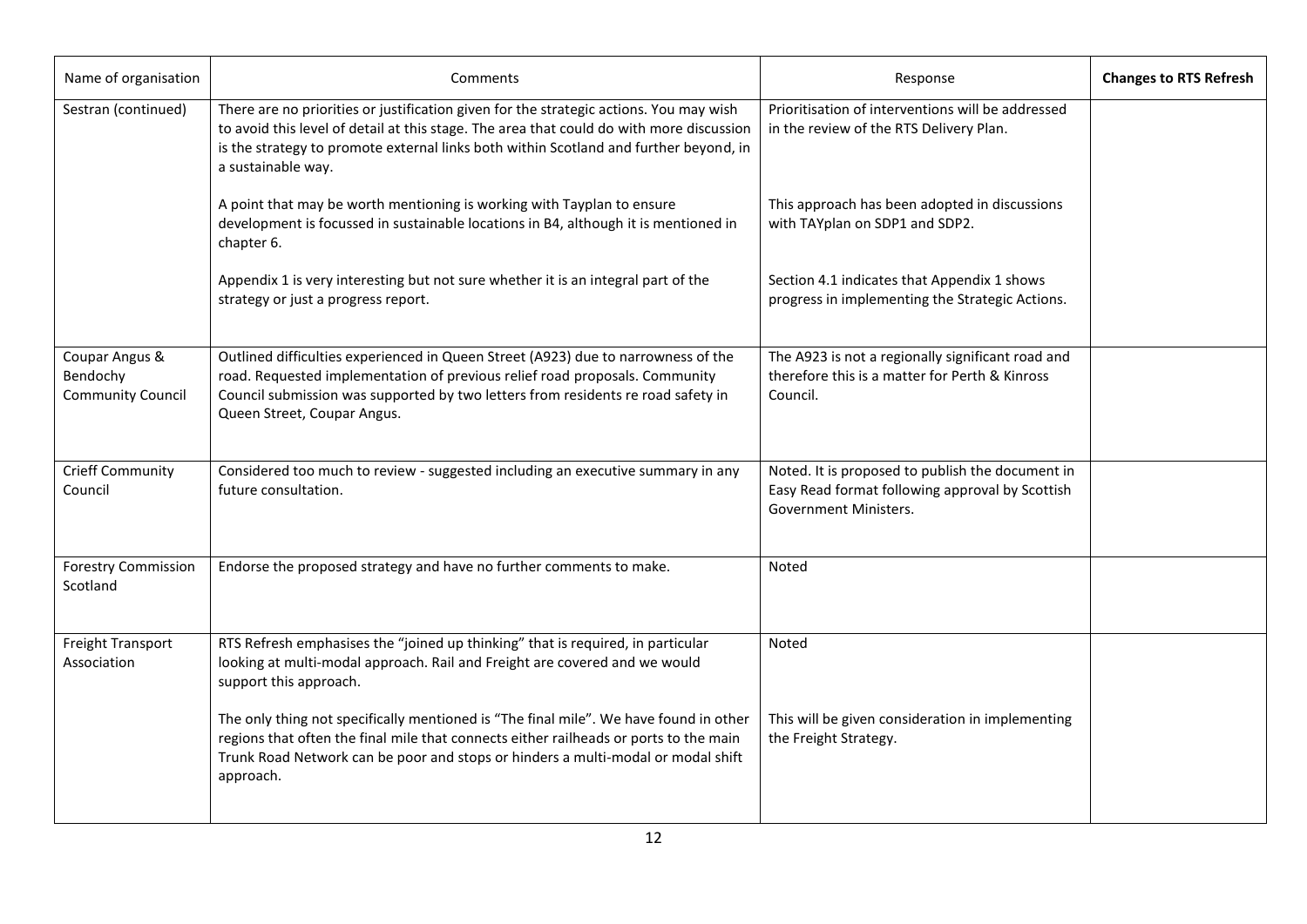| Name of organisation                         | Comments                                                                                                                                                                                                                                                                                                                                                                                                                                                                                                                                                                                                                                                                                                                                                                                                                                  | Response                                                                                                                                                                                                                                                                                                                                                                                                                                                                                                                                                                                                                                                                     | <b>Changes to RTS Refresh</b> |
|----------------------------------------------|-------------------------------------------------------------------------------------------------------------------------------------------------------------------------------------------------------------------------------------------------------------------------------------------------------------------------------------------------------------------------------------------------------------------------------------------------------------------------------------------------------------------------------------------------------------------------------------------------------------------------------------------------------------------------------------------------------------------------------------------------------------------------------------------------------------------------------------------|------------------------------------------------------------------------------------------------------------------------------------------------------------------------------------------------------------------------------------------------------------------------------------------------------------------------------------------------------------------------------------------------------------------------------------------------------------------------------------------------------------------------------------------------------------------------------------------------------------------------------------------------------------------------------|-------------------------------|
| Margaret Astin,<br><b>Resident of Dundee</b> | Pages 10, 13, 16, 20, Section 3.2; 5.1.6 SC11 Airports<br>It seems obvious that Dundee Airport has failed as a passenger service with<br>passenger numbers consistently falling from year to year. I fail to see how this could<br>be rectified compared with the variety of options serviced by Edinburgh Airport<br>which has recently undergone further expansion. Economically it would seem<br>logical to disinvest in Dundee Airport and provide easier access to Edinburgh Airport<br>via the rail network which already travels along the outer boundary of the runway.<br>Consequently the money saved could be put to better use. Perhaps an economic<br>assessment by an independent group would provide the data needed to inform this<br>decision, rather than the relentless push to keep it alive despite its many losses. | The UK Government with support from the<br>Scottish Government has financially guaranteed<br>the service between Dundee and London<br>Stansted through the Regional Air Connectivity<br>Fund in recognition that Dundee is a key<br>economic hub in Scotland's economy and that<br>the provision of the air service will ensure that its<br>key industries remain connected to rest of the<br>UK. Scottish Enterprise and Dundee City Council<br>have also expressed support for the airport<br>which plays an important role in Dundee's long<br>term regeneration. HIAL has established an<br>Airport Consultative Committee with the aim of<br>developing Dundee Airport. |                               |
|                                              | The majority of flights from Dundee Airport are by private light planes and flying<br>clubs, hardly an appropriate use of the millions of pounds of public money that has<br>gone towards supporting it. 5.1.6 about air travel being critical to support tourism<br>and economic development in Dundee seems unrealistic. Most tourists arrive by<br>coach on tours of the region stopping off at places of interest, or by rail and car if<br>independent travellers. These modes don't support an air link in Dundee. Most<br>foreign travellers would arrive at Glasgow, Edinburgh or Aberdeen airports.                                                                                                                                                                                                                              |                                                                                                                                                                                                                                                                                                                                                                                                                                                                                                                                                                                                                                                                              |                               |
|                                              | For residents living nearby the facility the impact of noise generated by aircraft also<br>has negative implications for the quality of life of residents - who are also involved<br>in funding it indirectly through taxation.                                                                                                                                                                                                                                                                                                                                                                                                                                                                                                                                                                                                           | The Scottish Government published the Dundee<br>Airport Noise Action Plan in July 2014 though it<br>noted that compared with other airports the<br>numbers of people affected are extremely low.                                                                                                                                                                                                                                                                                                                                                                                                                                                                             |                               |
|                                              | <b>5.1.5 Ports</b><br>Very much support the movement of freight by sea. Especially since we live on an<br>island freight could be transferred via most of the major ports along the coastline,<br>thus reducing the pressure on the road and rail networks.                                                                                                                                                                                                                                                                                                                                                                                                                                                                                                                                                                               | Noted                                                                                                                                                                                                                                                                                                                                                                                                                                                                                                                                                                                                                                                                        |                               |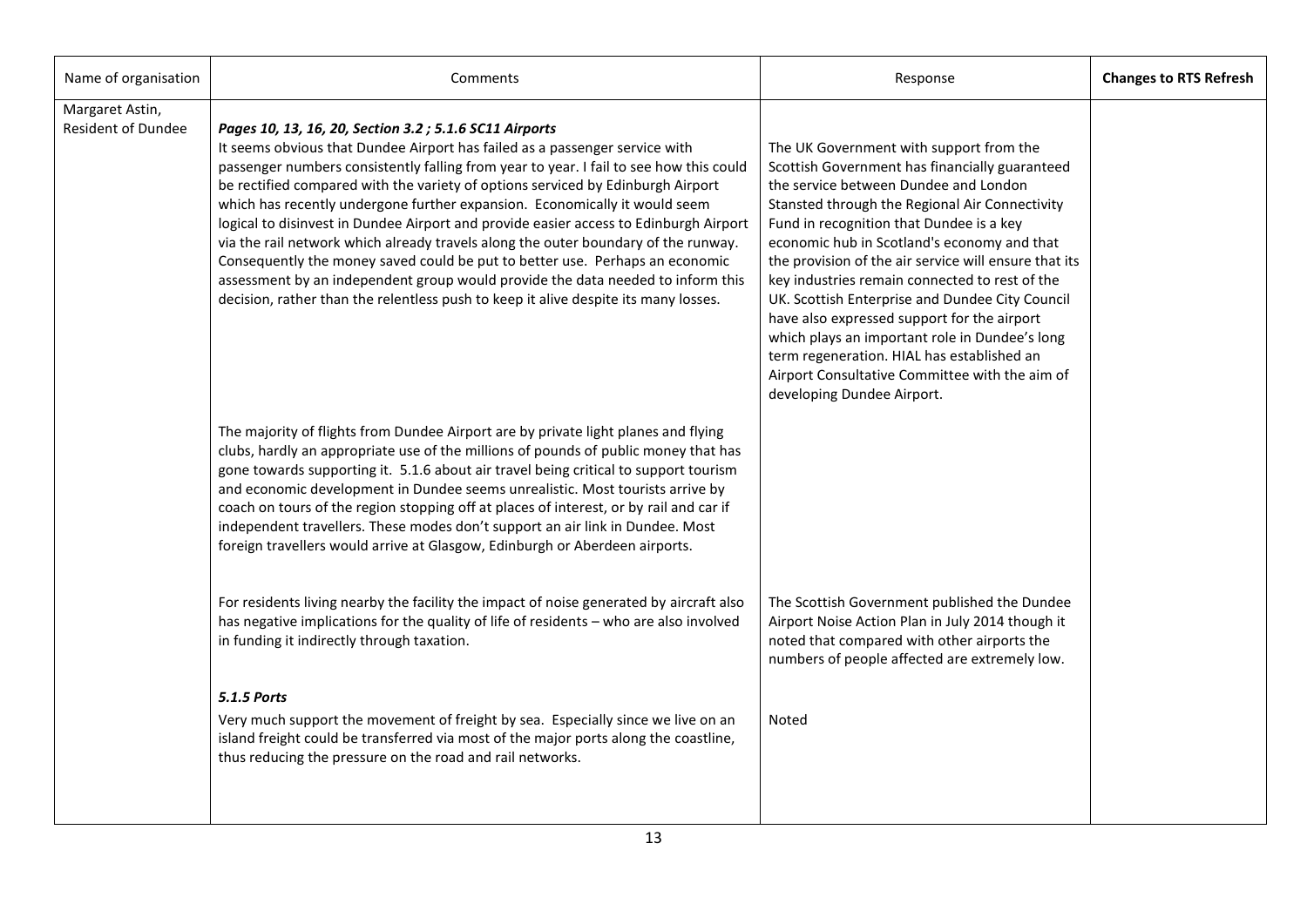| Name of organisation          | Comments                                                                                                                                                                                                                                                                                                                                                                                                                                                                                                                                                                                                                                                                                           | Response                                                                                                         | <b>Changes to RTS Refresh</b>                 |
|-------------------------------|----------------------------------------------------------------------------------------------------------------------------------------------------------------------------------------------------------------------------------------------------------------------------------------------------------------------------------------------------------------------------------------------------------------------------------------------------------------------------------------------------------------------------------------------------------------------------------------------------------------------------------------------------------------------------------------------------|------------------------------------------------------------------------------------------------------------------|-----------------------------------------------|
| Margaret Astin<br>(continued) | <b>Environmental Report Page 4</b><br>Apart from rail travel and some aspects of the freight strategy none of the proposed<br>schemes is guaranteed to provide a positive effect, most effects are neutral to<br>positive indicating a large degree of uncertainty. Millions of public money are being<br>used to develop these schemes and it is the government, planners and developers<br>responsibility and duty to ensure that this is not wasted on schemes that are not<br>proven to be of benefit to the public or the environments in which people live. I<br>would hope that the voices of local people who are affected by these plans may be<br>involved in the development processes. | Public consultation will be undertaken as<br>individual projects are developed.                                  |                                               |
| Port of Dundee                | Port of Dundee have reviewed the documents and have nothing to add                                                                                                                                                                                                                                                                                                                                                                                                                                                                                                                                                                                                                                 | Noted                                                                                                            |                                               |
| <b>RNIB Scotland</b>          | Accessible transport is a key to independent living. RNIB Scotland believes that<br>those with visual impairment should enjoy the same rights, choice and<br>opportunities to use the whole transport network as sighted people - welcome the<br>parameters set out in the Draft EqIA aiming "to assess policies to ensure that all<br>groups in the population are affected equally".                                                                                                                                                                                                                                                                                                             | Noted                                                                                                            | <b>Consultation comments</b><br>added to EqIA |
|                               | There is much to welcome in the commitments to accessibility made in the RTS<br>Refresh. To ensure that the commitments move into further improvements<br>recommend regular monitoring of developments.                                                                                                                                                                                                                                                                                                                                                                                                                                                                                            | Noted - will consider adding an appropriate<br>indicator to the RTS monitoring framework we<br>this is reviewed. |                                               |
|                               | Comments mainly come under the accessibility objective, touching on health & well-<br>being and safety & security - however, we would like to point out that many<br>adaptations and practices intended to help blind and partially sighted people use<br>public transport would make public transport easier for everyone to use.<br>Accessibility improvements, therefore, would have wider environmental and<br>economic benefits.                                                                                                                                                                                                                                                              | Noted                                                                                                            |                                               |
|                               | Tactran consultation has already noted evidence on wider disability and transport:<br>- that disabled people experience considerable disadvantage in terms of<br>travel and transport<br>- that experiences vary for people with different types of disability e.g.<br>physical, sensory, chronic health conditions, mental health support needs<br>and learning disabilities                                                                                                                                                                                                                                                                                                                      | Noted                                                                                                            |                                               |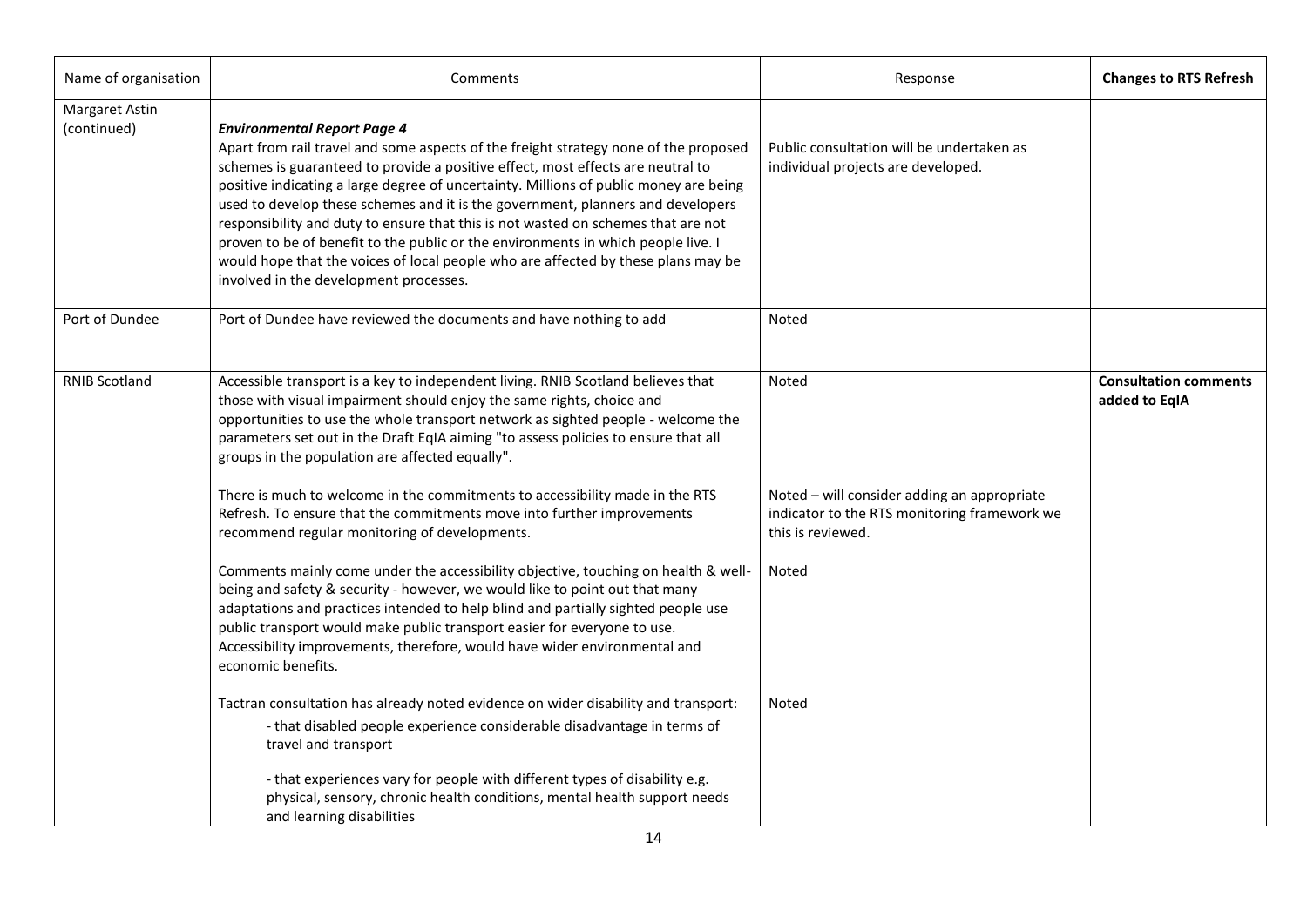| Name of organisation                | Comments                                                                                                                                                                                                                                                                                    | Response                                                                                                                                                          | <b>Changes to RTS Refresh</b>                                                                                                                                    |
|-------------------------------------|---------------------------------------------------------------------------------------------------------------------------------------------------------------------------------------------------------------------------------------------------------------------------------------------|-------------------------------------------------------------------------------------------------------------------------------------------------------------------|------------------------------------------------------------------------------------------------------------------------------------------------------------------|
| <b>RNIB Scotland</b><br>(continued) | - that data from the Scottish Household Survey suggests that around a<br>quarter of adults in Scotland has a disability and/or long-term illness, with<br>almost half being older people                                                                                                    |                                                                                                                                                                   |                                                                                                                                                                  |
|                                     | - that disabled people make fewer journeys and are more reliant on public<br>transport for making these journeys than the general population<br>RNIB research would confirm all of the above.                                                                                               |                                                                                                                                                                   |                                                                                                                                                                  |
|                                     | Blind and partially sighted people would like to get out more - RNIB study showed<br>that six in ten blind and partially sighted people who are not using buses may well<br>start using them if access improvements can be made.                                                            | Noted                                                                                                                                                             |                                                                                                                                                                  |
|                                     | <b>Physical access</b>                                                                                                                                                                                                                                                                      |                                                                                                                                                                   |                                                                                                                                                                  |
|                                     | Access to bus travel is one of the most common issues for blind and partially sighted<br>people.                                                                                                                                                                                            | Policy B11 aims to identify barriers to travel and<br>undertake detailed consultation with disabled<br>representative groups and passenger transport<br>operators |                                                                                                                                                                  |
|                                     | Station accessibility and train and station announcements can affect straightforward<br>accessibility and the ability of more confident disabled passengers to manage<br>without physical assistance.                                                                                       | It is recognised that policy B11 relates only to<br>buses and that a similar approach is justified for<br>rail travel.                                            | <b>Add new Rail Strategy</b><br>policy - Work with<br>disabled representative<br>groups and rail<br>operators to identify<br>and overcome barriers<br>to travel. |
|                                     | Information<br>RNIB Scotland is pleased to see that the Regional Travel Information Strategy aims<br>to ensure people are better informed of their travel choices and are more aware of<br>where they can access travel information when required either before or during<br>their journey. | Noted                                                                                                                                                             |                                                                                                                                                                  |
|                                     | Communication<br>On services that lack automated audible announcements, ensure that on-train staff<br>provide these in advance of and at all stops.                                                                                                                                         | Noted - this will be forwarded to train operators<br>in the region.                                                                                               |                                                                                                                                                                  |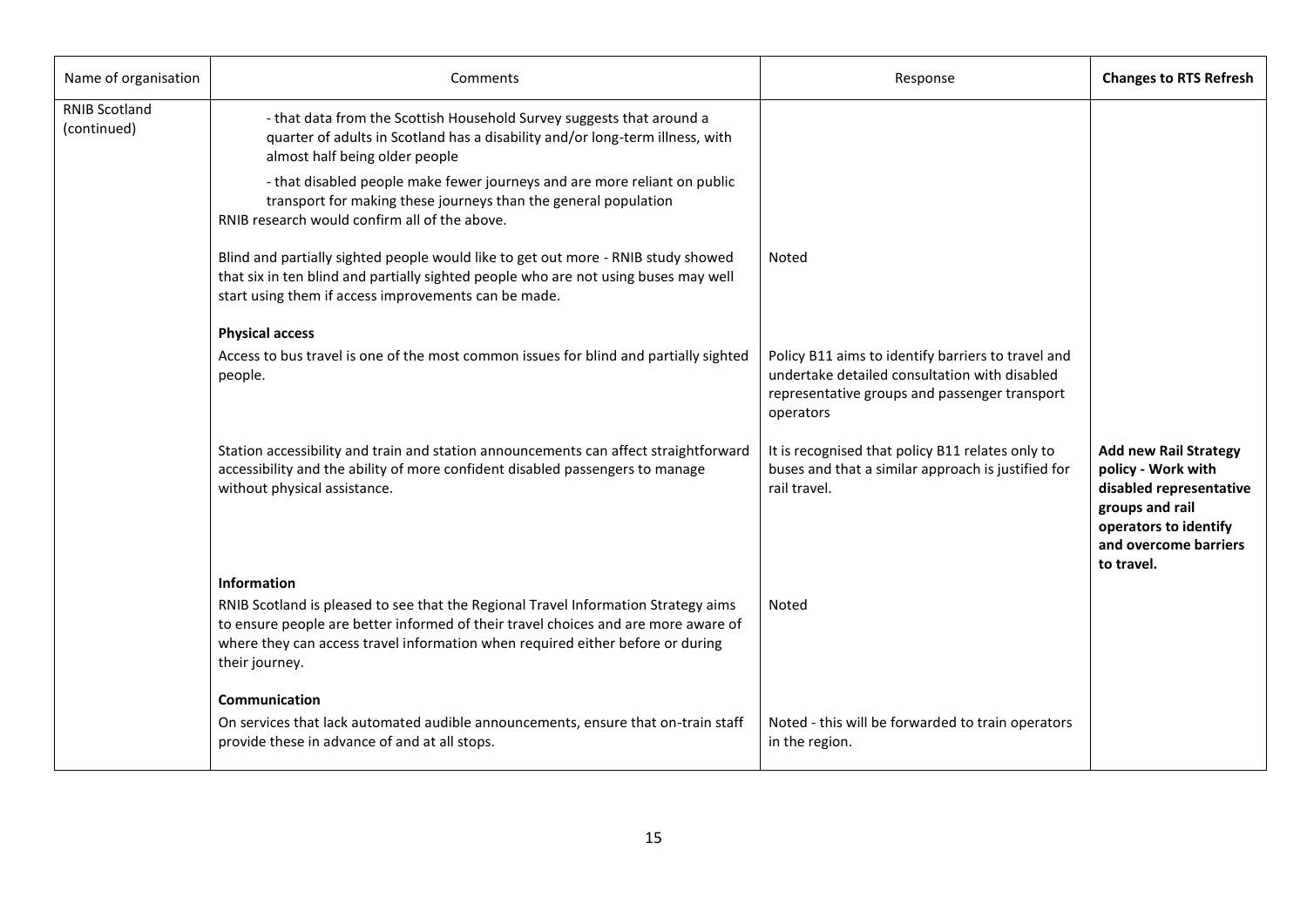| Name of organisation                | Comments                                                                                                                                                                                                                                                                                                                                                    | Response                                                                                                                                                                                                                                                                                               | <b>Changes to RTS Refresh</b> |
|-------------------------------------|-------------------------------------------------------------------------------------------------------------------------------------------------------------------------------------------------------------------------------------------------------------------------------------------------------------------------------------------------------------|--------------------------------------------------------------------------------------------------------------------------------------------------------------------------------------------------------------------------------------------------------------------------------------------------------|-------------------------------|
| <b>RNIB Scotland</b><br>(continued) | In introducing buses with audio announcements, we recommend choosing routes in<br>consultation with passengers with sight loss and prioritising the busiest routes and<br>those which enable people to travel to key locations and facilities, such as hospitals<br>or leisure centres.                                                                     | Traveline Scotland has developed a talking app<br>for visually impaired passengers which obviates<br>the need for introducing audio announcements<br>on buses. It is considered that requiring the<br>fitting of audio announcement systems to buses<br>should be the subject of national legislation. |                               |
|                                     | <b>Attitudes of transport staff</b>                                                                                                                                                                                                                                                                                                                         |                                                                                                                                                                                                                                                                                                        |                               |
|                                     | Strongly supports the need for induction training and continuing disability<br>awareness training for public transport staff.                                                                                                                                                                                                                               | Noted - the Bus Stakeholder Group is to be<br>recommended that this is included in driver CPC<br>training.                                                                                                                                                                                             |                               |
|                                     | Confidence                                                                                                                                                                                                                                                                                                                                                  |                                                                                                                                                                                                                                                                                                        |                               |
|                                     | Bad public transport experiences can deter blind and partially sighted people either<br>from venturing out again or restricting their travel to specific routes or types of<br>transport.                                                                                                                                                                   | <b>Noted</b>                                                                                                                                                                                                                                                                                           |                               |
|                                     | Cost<br>The RTS Refresh recognises that travel costs can be a barrier to travel and aims to<br>make the best use of the various concessionary travel and multi-journey ticketing<br>options available - agree that schemes should be available to ensure that travel<br>costs do not restrict disabled people's full participation, wherever they live.     | Noted                                                                                                                                                                                                                                                                                                  |                               |
| Road Haulage                        |                                                                                                                                                                                                                                                                                                                                                             |                                                                                                                                                                                                                                                                                                        |                               |
| Association                         | <b>Equality Impact Assessment</b><br>No comments                                                                                                                                                                                                                                                                                                            | Noted                                                                                                                                                                                                                                                                                                  |                               |
|                                     | <b>Environmental Report</b><br>RHA recognises the need for environmental improvements and has been working<br>with Transport Scotland and STEP to contribute to the forthcoming Low Emission<br>Strategy for Scotland. With regard to the Environmental Report we accept the<br>contents and note specific references to freight operations and facilities. | Noted                                                                                                                                                                                                                                                                                                  |                               |
|                                     | <b>F1 Parking</b><br>Welcome assistance to provide proper facilities for drivers to park and refresh; such<br>facilities being sadly lacking throughout the UK.                                                                                                                                                                                             | <b>Noted</b>                                                                                                                                                                                                                                                                                           |                               |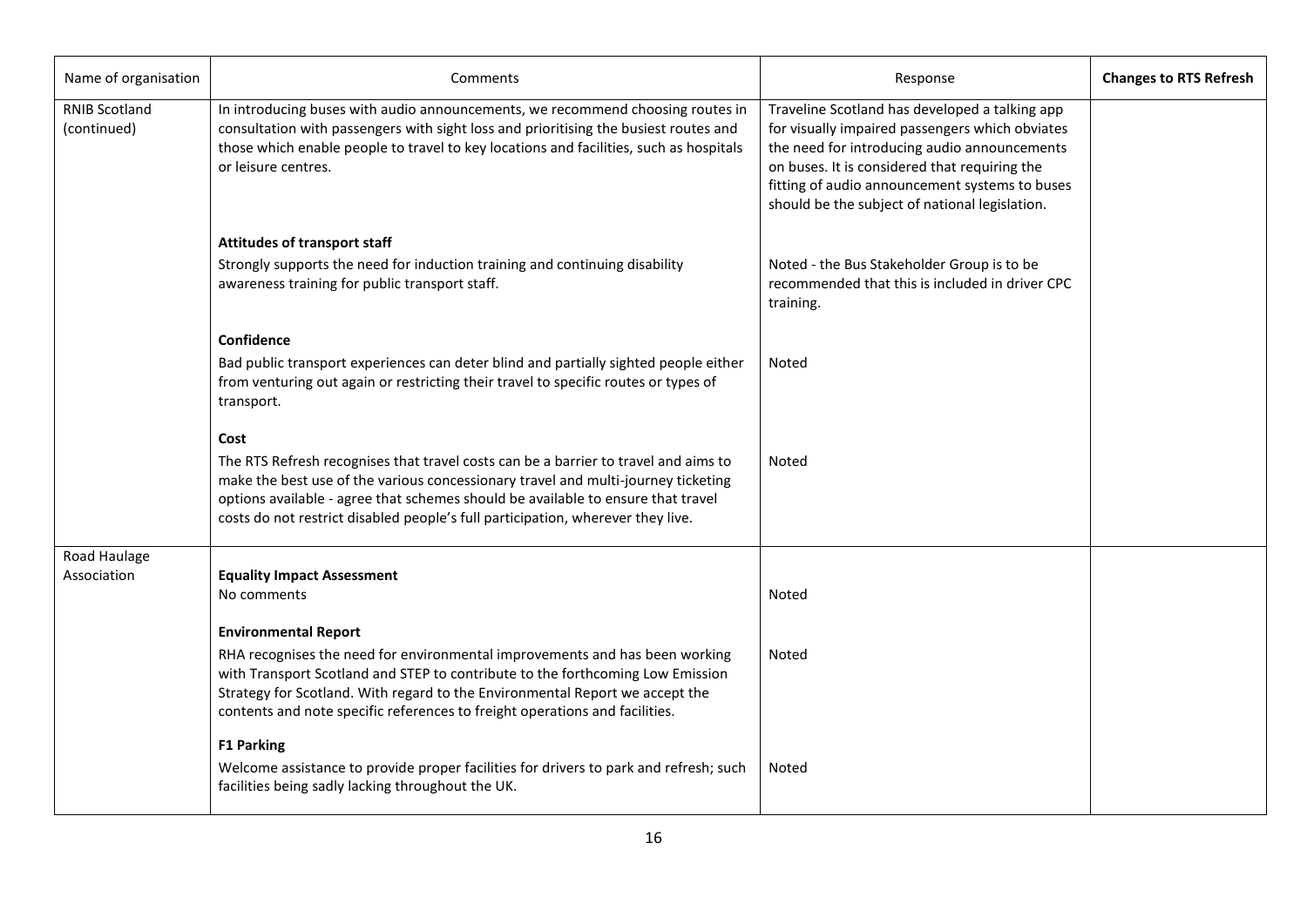| Name of organisation                       | Comments                                                                                                                                                                                        | Response                                                               | <b>Changes to RTS Refresh</b> |
|--------------------------------------------|-------------------------------------------------------------------------------------------------------------------------------------------------------------------------------------------------|------------------------------------------------------------------------|-------------------------------|
| Road Haulage<br>Association<br>(continued) | <b>F2 Urban logistics</b><br>Provision of transhipment/consolidation centres for city deliveries needs much<br>further study in our opinion. However, a small scale trial would be of interest. | Noted                                                                  |                               |
|                                            | <b>F3 Public sector logistics</b><br>Sharing of existing private and public logistics facilities should be investigated<br>further within the Tactran area.                                     | Noted - this can be considered in implementation<br>of the RTS Refresh |                               |
|                                            | <b>F4 Timber Transport</b><br>RHA is a member of the Timber Transport Forum and is involved in efforts to reduce<br>environmental impacts of moving round timber.                               | Noted                                                                  |                               |
|                                            | <b>F5 Port Development</b><br>Support efforts to develop ports and multi-modal interchanges.<br><b>F6 Rail Connections</b>                                                                      | Noted                                                                  |                               |
|                                            | Support efforts to develop multi-modal interchanges.                                                                                                                                            | Noted                                                                  |                               |
|                                            | F7 Improved Information for Road Freight Industry<br>Advance information that can reduce congestion, improve safety, the environment<br>and efficiency make sense.                              | Noted                                                                  |                               |
|                                            | Page 37: Reference: Freight Quality Partnerships (FQP)<br>RHA supports FQPs in principle.                                                                                                       | Noted                                                                  |                               |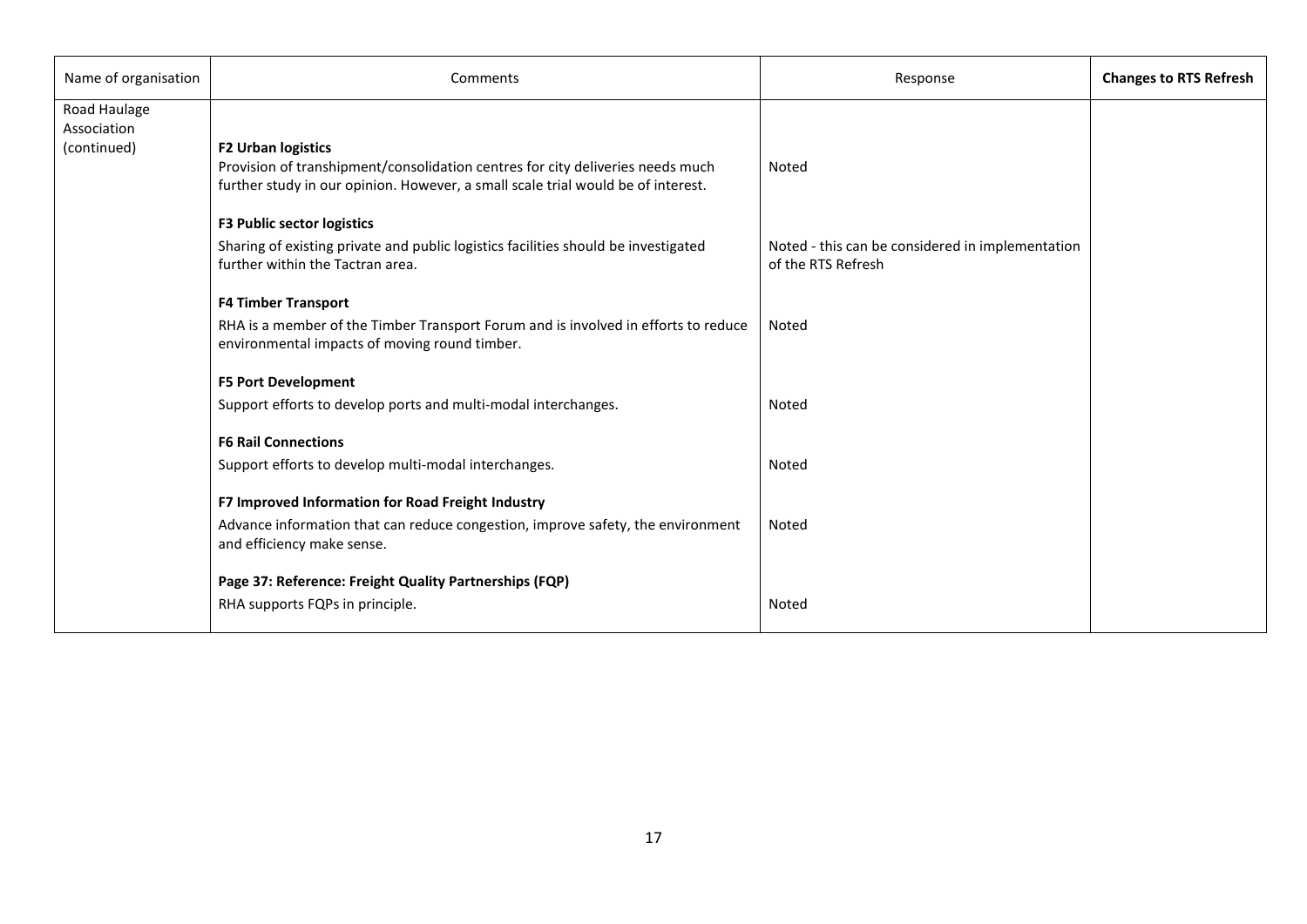| Name of organisation | Comments                                                                                                                                                                                                                                                                                                                                                                                                                                                                                                                                                                                                                                                                                                                                                                                                                                                                                                                                                                                                                                                                                                                                                                                                                                                                                                                                         | Response | <b>Changes to RTS Refresh</b> |
|----------------------|--------------------------------------------------------------------------------------------------------------------------------------------------------------------------------------------------------------------------------------------------------------------------------------------------------------------------------------------------------------------------------------------------------------------------------------------------------------------------------------------------------------------------------------------------------------------------------------------------------------------------------------------------------------------------------------------------------------------------------------------------------------------------------------------------------------------------------------------------------------------------------------------------------------------------------------------------------------------------------------------------------------------------------------------------------------------------------------------------------------------------------------------------------------------------------------------------------------------------------------------------------------------------------------------------------------------------------------------------|----------|-------------------------------|
| <b>SEPA</b>          | We welcome the Tactran vision of "a transport system, shaped by engagement with<br>its citizens, which helps deliver prosperity and connects communities across the<br>region and beyond, which is socially inclusive and environmentally sustainable and<br>which promotes the health and well-being of all." and objectives have been<br>developed under six broad themes, including "Environment" that will "ensure that<br>the transport system contributes to safeguarding the environment and promotes<br>opportunities for improvement" by (Bullet point A) "Contributing to the<br>achievement of the Scottish national targets and obligations on greenhouse gas<br>emissions". We believe that Regional Transport Strategies have an important role<br>to play in reducing greenhouse gas emissions and improving urban air quality (and<br>protecting human health), as they provide a means of tackling cross boundary<br>issues, such as commuter traffic. Table 2.2 shows that the car is by far the most<br>popular means of travelling to work and Table 2.3 shows that travel from the rural<br>areas is predominately by car and there was a large increase in the number of<br>commuters who travel from Angus to Aberdeenshire and this will add to the<br>nation's emissions of greenhouse gas emissions from road traffic. | Noted    |                               |
|                      | Section 6 (Page 35) considers Land-use and Transport Planning, stating "The<br>Planning etc. (Scotland) Act 2006 places a duty on Strategic and Local Development<br>Planning authorities to engage with RTPs and on RTPs to support Strategic and Local<br>Development Planning processes. The importance of ensuring that strategic Land<br>Use and Transportation policy and planning are fully aligned and integrated in a<br>manner which supports sustainable economic growth is reflected in the designation<br>of RTPs as "key agencies". We strongly agree with this statement. SEPA recently<br>expressed concern that Angus Council's LDP has failed to consider how new<br>residential development in Angus may affect air quality in Dundee. Table 2.2 shows<br>59% of Tactran residents travelled to work by car during 2012. Table 2.3 lists the<br>top 20 commuter movements in the area and commuting from Angus to Dundee is<br>by far the highest. Building residential properties in the rural areas (where there is<br>little work) is likely to increase the number of journeys made by car and this will<br>increase the emissions of greenhouse gases, undermining the Scottish<br>Government's commitment to reduce Scotland's contribution to climate change.                                                          | Noted    |                               |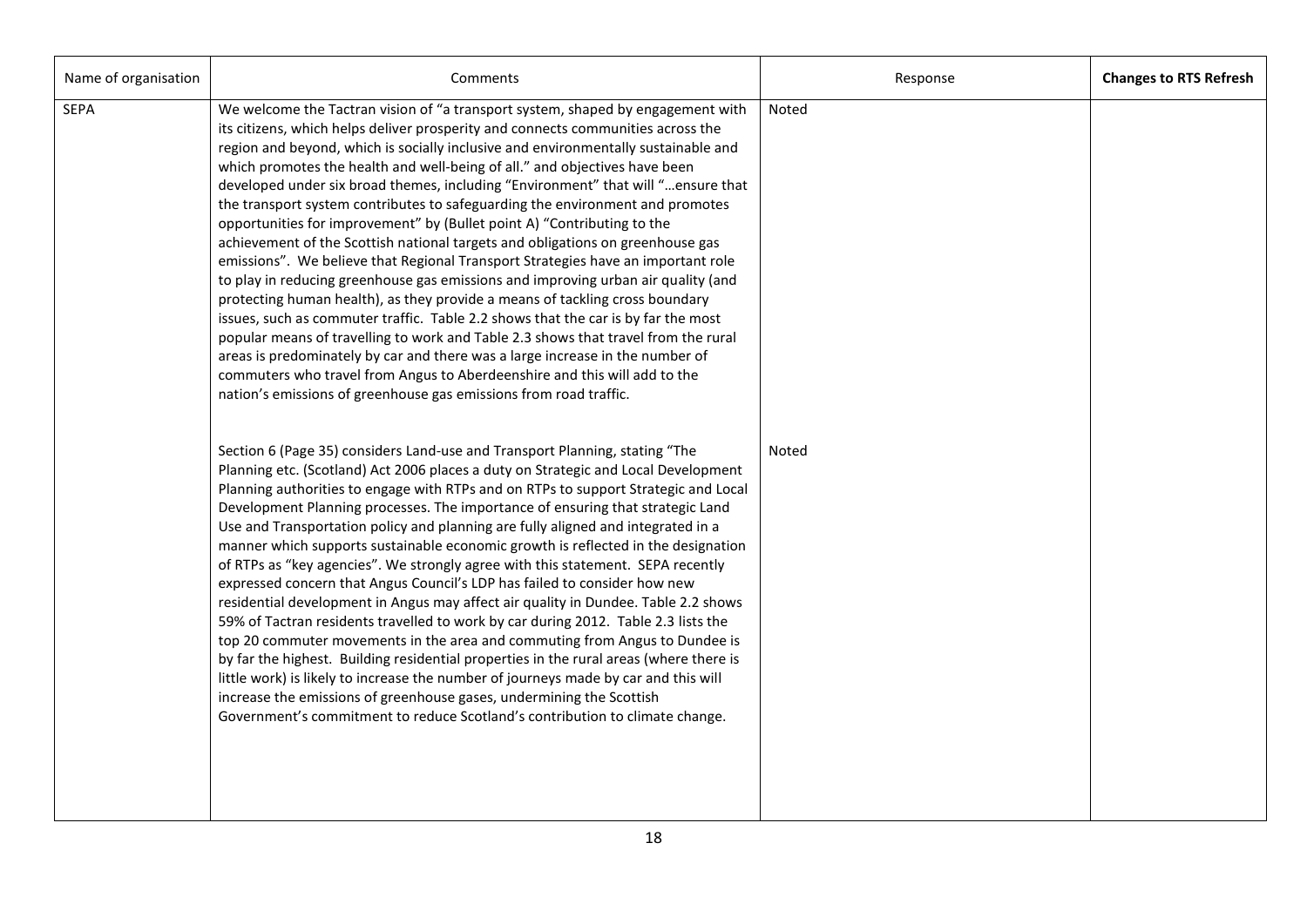| Name of organisation | Comments                                                                                                                                                                                                                                                                                                                                                                                                                                                                                                                                                                                                                                                                                                                                                                                                                                                | Response | <b>Changes to RTS Refresh</b> |
|----------------------|---------------------------------------------------------------------------------------------------------------------------------------------------------------------------------------------------------------------------------------------------------------------------------------------------------------------------------------------------------------------------------------------------------------------------------------------------------------------------------------------------------------------------------------------------------------------------------------------------------------------------------------------------------------------------------------------------------------------------------------------------------------------------------------------------------------------------------------------------------|----------|-------------------------------|
| SEPA (continued)     | <b>Health &amp; Well-Being</b><br>The air quality objectives have been introduced to protect the most sensitive<br>individuals from the harmful effects of atmospheric pollution, therefore we<br>welcome the decision to include a reference to air quality in Section 3.2 (4A) health<br>and Well-being: "Helping to meet or better all statutory air quality requirements in<br>the Tactran area". We also welcome the statement in Section 5.2.3 (HT3):<br>"Everyone in the region should be able to live without exposure to air quality or<br>noise levels that are detrimental to health or a threat to personal safety associated<br>with the transport network."                                                                                                                                                                               | Noted    |                               |
|                      | Page 17: "Scottish Planning Policy sets out a clear framework to be applied to the<br>allocation and development of land. Individual planning applications are required to<br>demonstrate means of mitigating impacts on the transport system, particularly<br>through the implementation and monitoring of effective sustainable Travel Plans."<br>Whilst we agree with this statement, there is also a need to consider the cumulative<br>impact of development - particularly at pinch-points on the key routes to the areas<br>of employment and the retail centres.                                                                                                                                                                                                                                                                                | Noted    |                               |
|                      | Table 2.2 shows that 2-3% of the Tactran residents travel to work by train, therefore<br>we welcome the decision to improve rail links and services.                                                                                                                                                                                                                                                                                                                                                                                                                                                                                                                                                                                                                                                                                                    | Noted    |                               |
|                      | Road traffic has been identified as the main source of atmospheric pollution in the<br>urban centres, and this has led to the designation of three AQMAs in the Tactran<br>area. We therefore welcome the commitment to "Improve air quality within any<br>designated Air Quality Management Area (AQMA) to a point where the AQMA is<br>revoked" (Section 5.2.2, HT3). However, there is also a need to highlight and protect<br>locations where the concentrations of atmospheric pollution are close to exceeding<br>the objectives/limit values that have been introduced to protect human health. This<br>will help to ensure that future increases in traffic do not result in the designation of<br>more AQMAs. It is also important to ensure that the Tactran strategy does not<br>conflict with the measures in the air quality Action Plans. | Noted    |                               |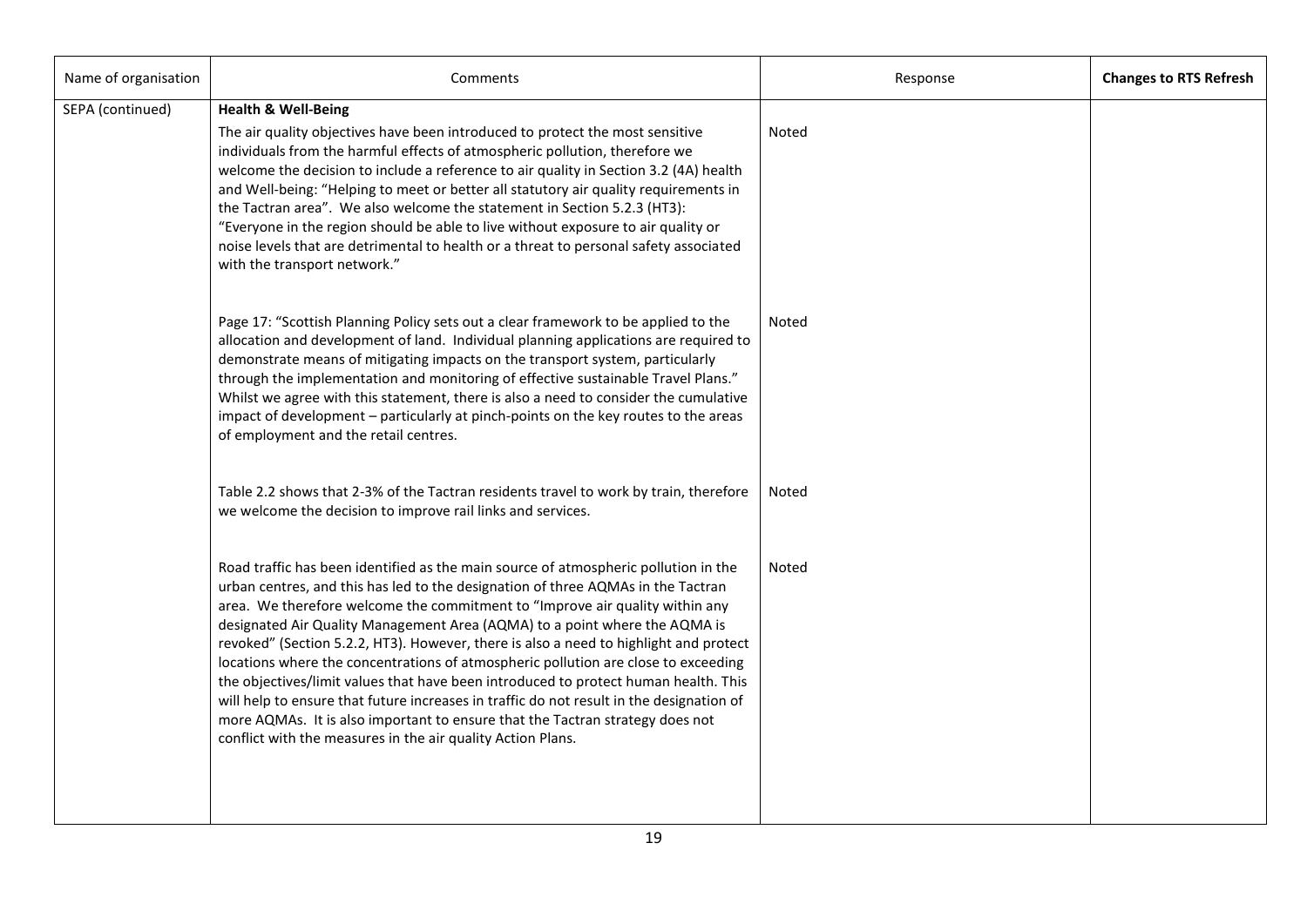| Name of organisation                     | Comments                                                                                                                                                                                                                                                                                                                                                                                                                                                                                                                                                                                                                                                                                                                                                                                                                                        | Response                                                                                                                                                                                                                                                      | <b>Changes to RTS Refresh</b> |
|------------------------------------------|-------------------------------------------------------------------------------------------------------------------------------------------------------------------------------------------------------------------------------------------------------------------------------------------------------------------------------------------------------------------------------------------------------------------------------------------------------------------------------------------------------------------------------------------------------------------------------------------------------------------------------------------------------------------------------------------------------------------------------------------------------------------------------------------------------------------------------------------------|---------------------------------------------------------------------------------------------------------------------------------------------------------------------------------------------------------------------------------------------------------------|-------------------------------|
| SEPA (continued)                         | <b>Park-and-Ride</b><br>Section 5.6 considers Park-and-Ride options. Whilst SEPA is fully supportive of<br>sustainable transport options, Park-and-Ride sites remove a relatively small number<br>of cars (compared to the total number of vehicles that enter the city each day).<br>Emissions from cars are generally very low, so a large number of cars would need to<br>be removed for a noticeable change in air quality. Buses can emit a<br>disproportionately high level of nitrogen dioxide, therefore a small increase in<br>numbers could have a significant impact on local air quality. It is therefore essential<br>that only buses with the highest EURO specification (or equivalent low emission<br>technology) are permitted to operate along the busy commuter routes that pass<br>through street canyons within the AQMAs. | Noted - this will be taken into consideration in<br>implementing Park & Ride schemes.                                                                                                                                                                         |                               |
| Strathfillan<br><b>Community Council</b> | 5.2 Health and Transport<br>Difficulty attending appointments at hospitals in the Forth Valley area by local<br>residents after some were refused transport by SAS - Voluntary car service is not<br>available in the area.                                                                                                                                                                                                                                                                                                                                                                                                                                                                                                                                                                                                                     | Policy area 5.2.4 gives consideration to enabling<br>patients accessing healthcare by convenient,<br>affordable transport appropriate to their needs.<br>The detailed issues can be considered through<br>the Stirling CPP Tackling Inequalities Partnership. |                               |
|                                          | Scottish Government has a scheme for reimbursing travel cost for Highlands &<br>Islands - could areas as remote as Strathfillan be included in this scheme?<br>NHSFV and Stirling Council were involved with the 'Tactran' scheme which improves<br>east/west transport for access to Forth Valley hospitals. Our area was not included.                                                                                                                                                                                                                                                                                                                                                                                                                                                                                                        |                                                                                                                                                                                                                                                               |                               |
|                                          | 5.2.2 Promoting Active Travel<br>Distances are beyond active travel ranges - on average 30 mile round trip to nearest<br>surgery or pharmacy. As a remote rural area appreciate that public transport is<br>difficult due to various factors not least being low population. There are three<br>communities within Strathfillan and are spaced at 5 miles and 7 miles apart,<br>facilities in these communities are limited with no provision for healthcare.                                                                                                                                                                                                                                                                                                                                                                                   | As noted above Policy area 5.2.4 gives<br>consideration to access to healthcare. Policy area<br>5.2.2 aims to promote active travel for local<br>journeys of any purpose.                                                                                     |                               |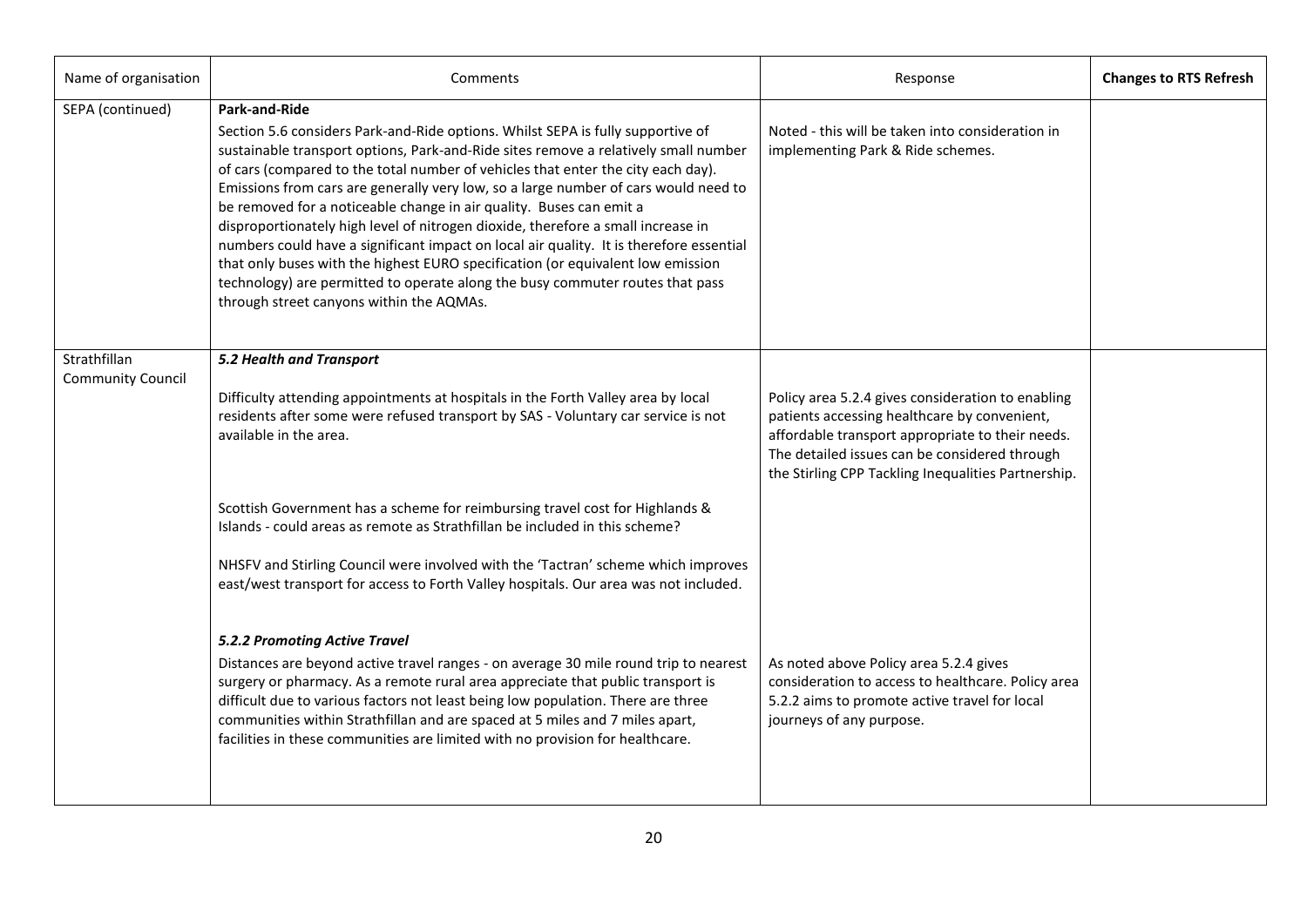| Name of organisation                                    | Comments                                                                                                                                                                                                                                                                                                                                                                                                                                                                                     | Response                                                                                                                                              | <b>Changes to RTS Refresh</b> |
|---------------------------------------------------------|----------------------------------------------------------------------------------------------------------------------------------------------------------------------------------------------------------------------------------------------------------------------------------------------------------------------------------------------------------------------------------------------------------------------------------------------------------------------------------------------|-------------------------------------------------------------------------------------------------------------------------------------------------------|-------------------------------|
| Strathfillan<br><b>Community Council</b><br>(continued) | 5.2.4 Access to Healthcare<br>Hospitals and other services are difficult to access even by car and finding parking<br>spaces at the facilities adds to the stress of visiting such venues. Those without<br>personal transport have no direct access to these facilities and involve convoluted<br>journeys which are difficult for elderly and the vulnerable in our community, cost,<br>journey times and appointment times are also factors which need to be taken into<br>consideration. | As noted above Policy area 5.2.4 gives<br>consideration to access to healthcare. Car park<br>management is the responsibility of NHS Forth<br>Valley. |                               |
|                                                         | SEA Environmental Report - responses via SEA Gateway                                                                                                                                                                                                                                                                                                                                                                                                                                         |                                                                                                                                                       |                               |
| <b>Historic Scotland</b>                                | The ER sets out clearly the scope and findings of this assessment, and welcome that<br>the comments which we provided at scoping have been taken into account. I am<br>content that the assessment findings for these sites are appropriate in relation to<br>potential effects on the historic environment and have no detailed comments to<br>offer on the ER.                                                                                                                             | Noted                                                                                                                                                 |                               |
| <b>SEPA</b>                                             | The Environmental Report (ER) provides a satisfactory general assessment of the<br>likely significant environmental effects of the Tactran RTS 2015-2036.                                                                                                                                                                                                                                                                                                                                    | Noted                                                                                                                                                 |                               |
|                                                         | The assessment results in an overall positive score, however we consider that some<br>issues which have been reported as potential negative effects in the commentary<br>have been presented as unknown effects in the assessment matrix.                                                                                                                                                                                                                                                    | Noted - the assessment will be revisited as<br>interventions are considered in detail in the<br>future.                                               |                               |
|                                                         | We are satisfied that most of our comments on the scoping report have been taken<br>into account and welcome the summary of the actions taken by the Council in<br>Appendix A. We however note that waste (under material assets) is not mentioned<br>in the assessment. A considerable amount of waste can be generated as a result of<br>transport infrastructure and we are disappointed that this was not considered.                                                                    | Noted - waste has been added into review of ER.                                                                                                       |                               |
|                                                         | 3. Environmental Baseline                                                                                                                                                                                                                                                                                                                                                                                                                                                                    |                                                                                                                                                       |                               |
|                                                         | In Table 4 in relation to the aquatic environment we welcome the consideration of<br>both surface and groundwater and the reference to the quality of waterbodies,<br>however we note the reference to water quality only when referring to trends. In<br>our scoping response we mentioned the importance to consider the quality of the<br>water environment.                                                                                                                              | Noted                                                                                                                                                 |                               |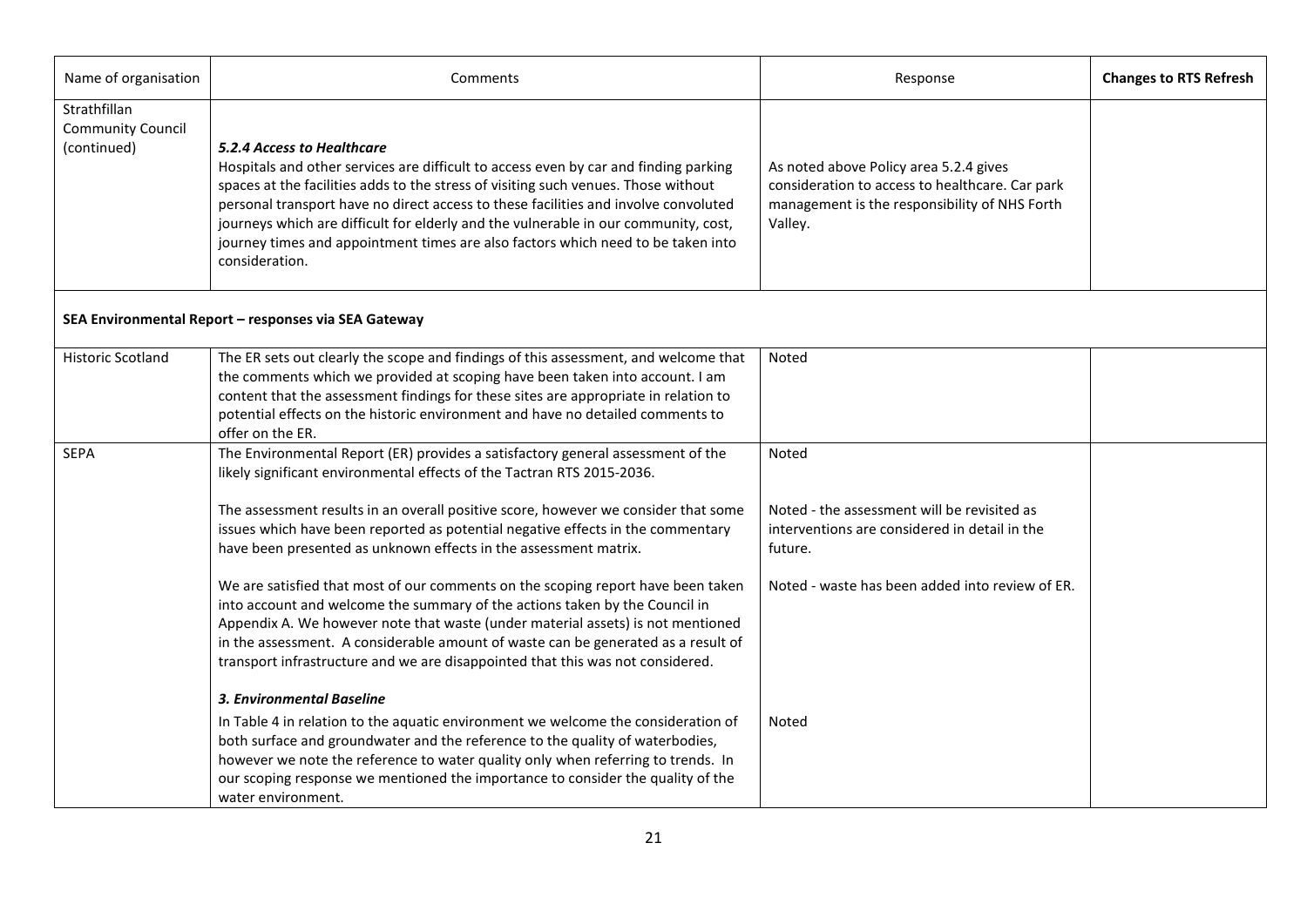| Name of organisation | Comments                                                                                                                                                                                                                                                                                                                                                                                                                                                                                                                                                                                                                                                                                                                                                            | Response                                                                                                | <b>Changes to RTS Refresh</b> |
|----------------------|---------------------------------------------------------------------------------------------------------------------------------------------------------------------------------------------------------------------------------------------------------------------------------------------------------------------------------------------------------------------------------------------------------------------------------------------------------------------------------------------------------------------------------------------------------------------------------------------------------------------------------------------------------------------------------------------------------------------------------------------------------------------|---------------------------------------------------------------------------------------------------------|-------------------------------|
| SEPA (continued)     | See comments on Ground Water Dependent Terrestrial Ecosystems (GWDTE) in<br>Section 5 below.<br>4. Environmental Issues and Problems<br>Welcome the section related to opportunities in addition to the problems. It is<br>however not clear if any of these opportunities have been identified as<br>enhancements in the assessment. We note that waste is identified as an<br>opportunity and we welcome this.                                                                                                                                                                                                                                                                                                                                                    | Noted                                                                                                   |                               |
|                      | <b>5. Environmental Assessment</b><br>Table 8 - Environmental Assessment of RTS Refresh policies and proposals provides<br>an accurate assessment of positive effects, which are the majority. We however<br>consider that the negative effects are often 'hidden' under the word 'potential' and<br>reported as unknown (?) in the assessment.                                                                                                                                                                                                                                                                                                                                                                                                                     | Noted - the assessment will be revisited as<br>interventions are considered in detail in the<br>future. |                               |
|                      | While it is clear that there are significant negative effects with issues associated<br>with Dundee airport, other policies/proposals have potential negative effects but<br>they have been reported as unknown effect. We would have preferred a more<br>precautionary approach in the presentation of the negative effects with therefore<br>more effort involved in the identification of mitigation measures for such results.<br>This is the case for many SC policies (e.g. SC6, SC7, and SC9). We however note and<br>welcome the comment that 'the severity of these impacts will depend on the design<br>and full environmental impact assessments will be required to determine mitigation<br>requirement'.                                               | Noted                                                                                                   |                               |
|                      | SC11 and SC13 - Development of Dundee airport and direct routes from Dundee to<br>London. The commentary states: 'Effects on local air quality from increased number<br>of flights and traffic accessing the airport could have negative potential effects but<br>with mitigation through a carbon offset scheme could become neutral'. We note the<br>reference to a carbon offset scheme, however we do not consider that this can be<br>considered a mitigation measure that can bring the effects to neutral. We would<br>have welcomed a mitigation which directly refers to the reduction to travel (e.g.<br>links to other forms of travel or consideration if direct flights to London from<br>Dundee would result in less travelling from other airports). | Noted - mitigation will be changed to reduction<br>of travel as suggested.                              |                               |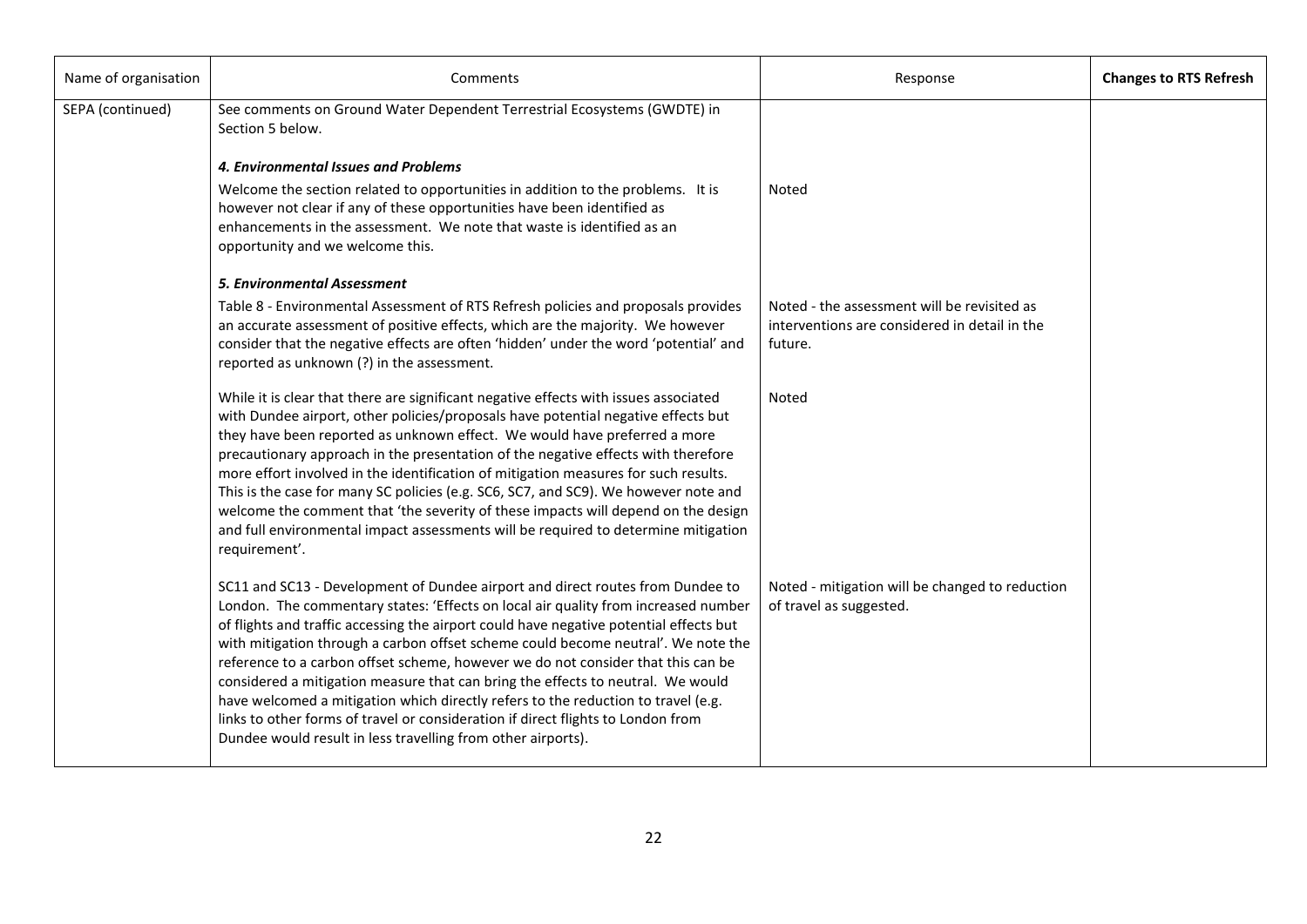| Name of organisation | Comments                                                                                                                                                                                                                                                                                                                                                                                                                                                                                                                                                                                                                                                                                                                                                                                               | Response                                                    | <b>Changes to RTS Refresh</b> |
|----------------------|--------------------------------------------------------------------------------------------------------------------------------------------------------------------------------------------------------------------------------------------------------------------------------------------------------------------------------------------------------------------------------------------------------------------------------------------------------------------------------------------------------------------------------------------------------------------------------------------------------------------------------------------------------------------------------------------------------------------------------------------------------------------------------------------------------|-------------------------------------------------------------|-------------------------------|
| SEPA (continued)     | In relation to the aquatic environment we consider important the avoidance of<br>Ground Water Dependent Terrestrial Ecosystems (GWDTE), although this is an issue<br>that could be a problem at local level and therefore should be considered, if<br>appropriate, at EIA level. These habitats are protected under the Water Framework<br>Directive (WFD) and may be impacted upon by development through the excavation<br>of soil and bedrock during construction of roads, access tracks, foundations,<br>trenches and borrow pits. Indeed dewatering of below ground activities may cause<br>localised disruption to groundwater flow. This can impact on GWDTEs and nearby<br>abstractions. This if often an issue for wind farms, but it could be relevant for<br>transport infrastructure too. | Noted - this will be incorporated into the ER.              |                               |
|                      | We note that waste has been considered as part of Table $4$ – Environmental<br>Baseline, however there is not an objective related to waste in Table 6 and in<br>general waste does not seem to have been considered in the assessment. We asked<br>for a SEA objective for waste to be added in our scoping response.                                                                                                                                                                                                                                                                                                                                                                                                                                                                                 | Noted - this will be incorporated into the ER.              |                               |
|                      | <b>6. Proposed Mitigation</b>                                                                                                                                                                                                                                                                                                                                                                                                                                                                                                                                                                                                                                                                                                                                                                          |                                                             |                               |
|                      | Content with the mitigation measures proposed and in particular we support the<br>reference to EIA as a mitigation measure.                                                                                                                                                                                                                                                                                                                                                                                                                                                                                                                                                                                                                                                                            | Noted                                                       |                               |
|                      | Note that there is no mitigation for flood risk, maybe this is because avoidance of<br>flood risk is assumed? We would have expected some form of mitigation<br>mentioned for flood risk.                                                                                                                                                                                                                                                                                                                                                                                                                                                                                                                                                                                                              | Noted - as indicated avoidance of flood risk is<br>assumed. |                               |
|                      | As waste has not been considered in the assessment, there is no mitigation<br>proposed. We consider waste a significant issue to be considered for the transport<br>strategy and mitigation measure could have been easily been taken from the<br>opportunities mentioned in page 29.                                                                                                                                                                                                                                                                                                                                                                                                                                                                                                                  | Noted - this will be incorporated into the ER.              |                               |
|                      | 7. Monitoring<br>Consistently with our previous comments, we would have welcomed indicators for<br>waste generated by development and maintenance of transport infrastructure.                                                                                                                                                                                                                                                                                                                                                                                                                                                                                                                                                                                                                         | Noted - this will be incorporated into the ER.              |                               |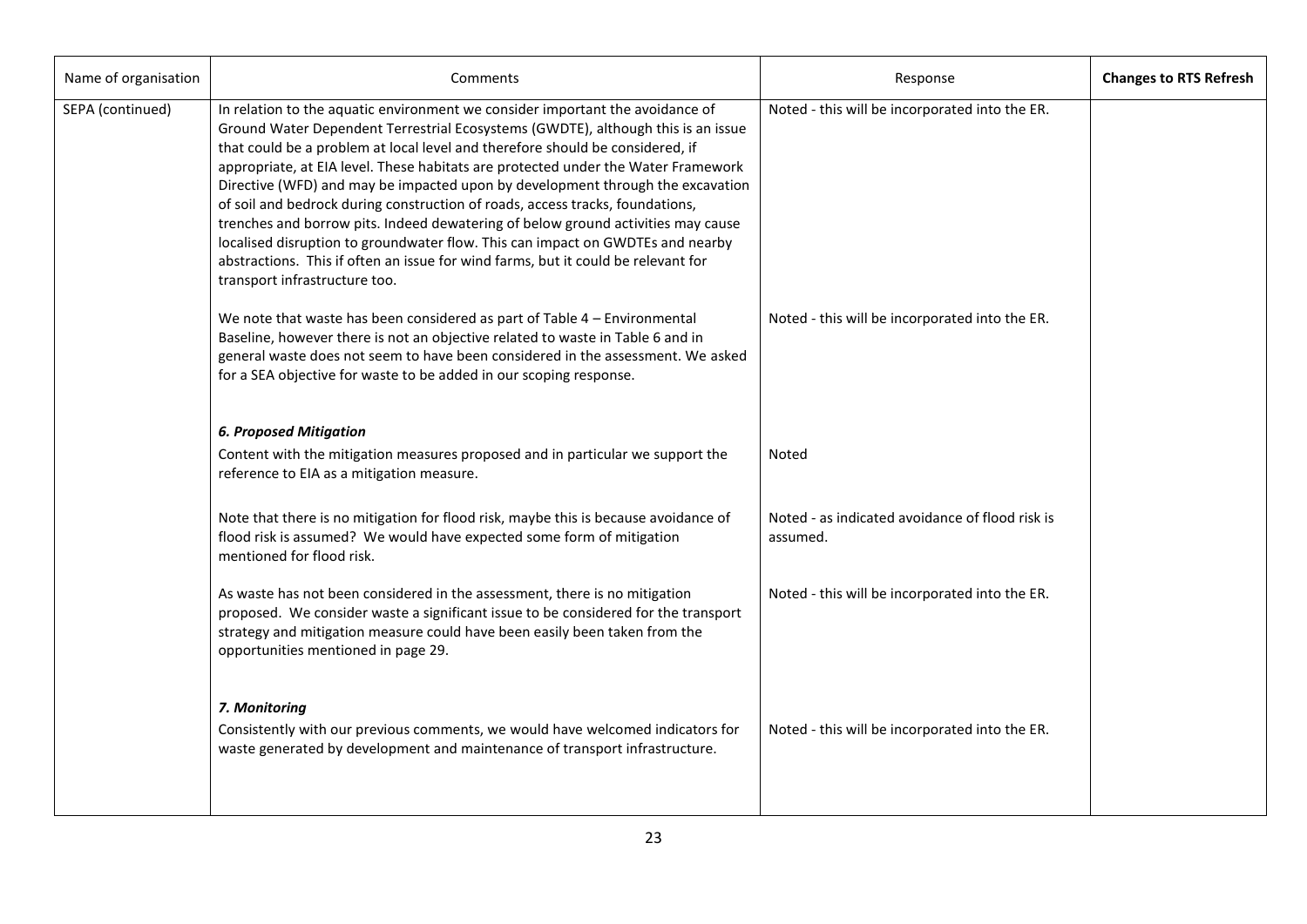| Name of organisation                | Comments                                                                                                                                                                                                                                                                                                                                                                                                                                                                                                                                                                                                                                                                                                                                                                                          | Response                                                                                                                                                                                                                                                                                                                                                                                                                                                                                                                                        | <b>Changes to RTS Refresh</b> |
|-------------------------------------|---------------------------------------------------------------------------------------------------------------------------------------------------------------------------------------------------------------------------------------------------------------------------------------------------------------------------------------------------------------------------------------------------------------------------------------------------------------------------------------------------------------------------------------------------------------------------------------------------------------------------------------------------------------------------------------------------------------------------------------------------------------------------------------------------|-------------------------------------------------------------------------------------------------------------------------------------------------------------------------------------------------------------------------------------------------------------------------------------------------------------------------------------------------------------------------------------------------------------------------------------------------------------------------------------------------------------------------------------------------|-------------------------------|
| SEPA (continued)                    | <b>Appendices</b><br>We welcome the assessment of alternatives detailed in Appendix C and are satisfied<br>with the residual effects incorporating the mitigation (which is explained in the key<br>comments column) for the three alternatives proposed: Delivering Economic<br>Prosperity (Table 5.15), Connecting Communities and Social Inclusion (Table 5.16)<br>and Environmental Sustainability and Health and Well-being (Table 5.17). We are<br>however unclear on why there are no SEA objectives for Air, Soil and Water, even<br>though it was agreed at scoping stage that all SEA topics should be scoped in. The<br>alternatives should be assessed at the same level as the preferred option.                                                                                     | It needs to be stressed that this SEA is being<br>undertaken on the Refresh of the RTS. The RTS<br>adopted in 2008 was the subject of a full SEA.<br>Appendix C is taken from that Assessment. The<br>current SEA is in proportion to the scale of the re-<br>fresh of the strategy that is being undertaken.<br>Objectives and Key Strategic Themes contained<br>within the existing RTS for which there is no<br>change proposed, have not been re-assessed, as<br>the assessment carried out in the SEA of the RTS<br>in 2008 remains valid. |                               |
| <b>Scottish Natural</b><br>Heritage | <b>5. Environmental Assessment</b><br><b>Habitats Regulations Appraisal</b><br>The ER refers to a shift to movement of freight by sea rather than road at several<br>points. We agree that in terms of environmental effects arising from road transport,<br>the assessment is correct in identifying this as generally positive. However, in<br>reference to Table 8, policy/proposal SC9 it is not clear that the neutral assessment<br>against the Biodiversity topic has considered the potential effect of sea freight on<br>European designated sites. For example, growth of port facilities would need to be<br>considered in relation to conservation objectives for Firth of Tay and Eden Estuary<br>Special Protection Area (SPA) and Special Area of Conservation (SAC) as a minimum. | Noted the assessment will be changed as<br>suggested and additional explanatory text added.                                                                                                                                                                                                                                                                                                                                                                                                                                                     |                               |
|                                     | The likelihood of proposals having an adverse effect on these sites will depend in<br>large part on proposed changes to existing ports and frequency/type of traffic.<br>Nevertheless, the need for project level Habitats Regulations Appraisal (HRA) as well<br>as EIA should be clearly flagged. On that basis, we suggest that the assessment for<br>Biodiversity under policy/proposal SC9 would more accurately be presented as<br>unknown rather than neutral.                                                                                                                                                                                                                                                                                                                             | Noted - this will be changed as suggested.                                                                                                                                                                                                                                                                                                                                                                                                                                                                                                      |                               |